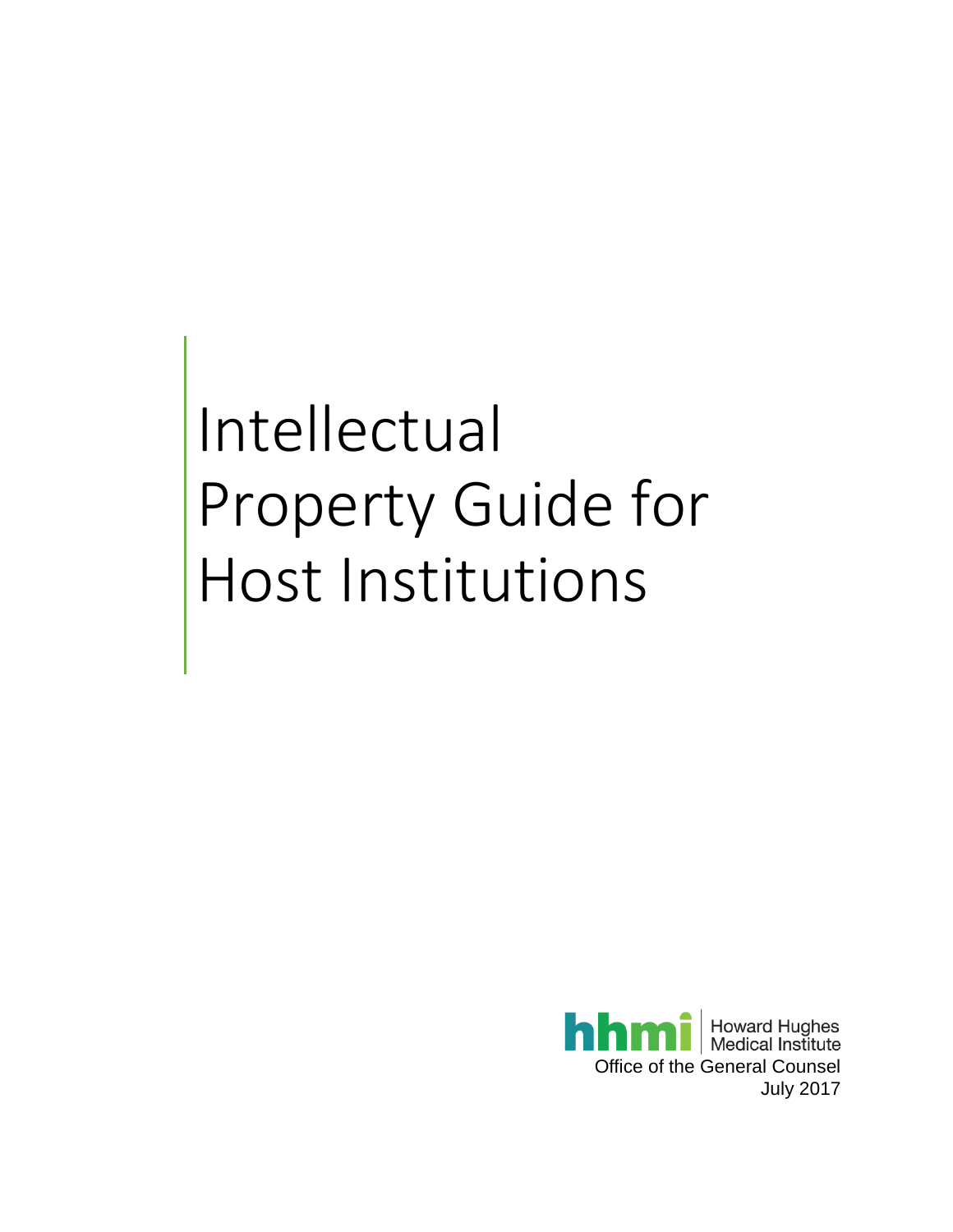| APPENDIX D: Illustration of Calculation of HHMI's Share of Costs and Royalty Income |
|-------------------------------------------------------------------------------------|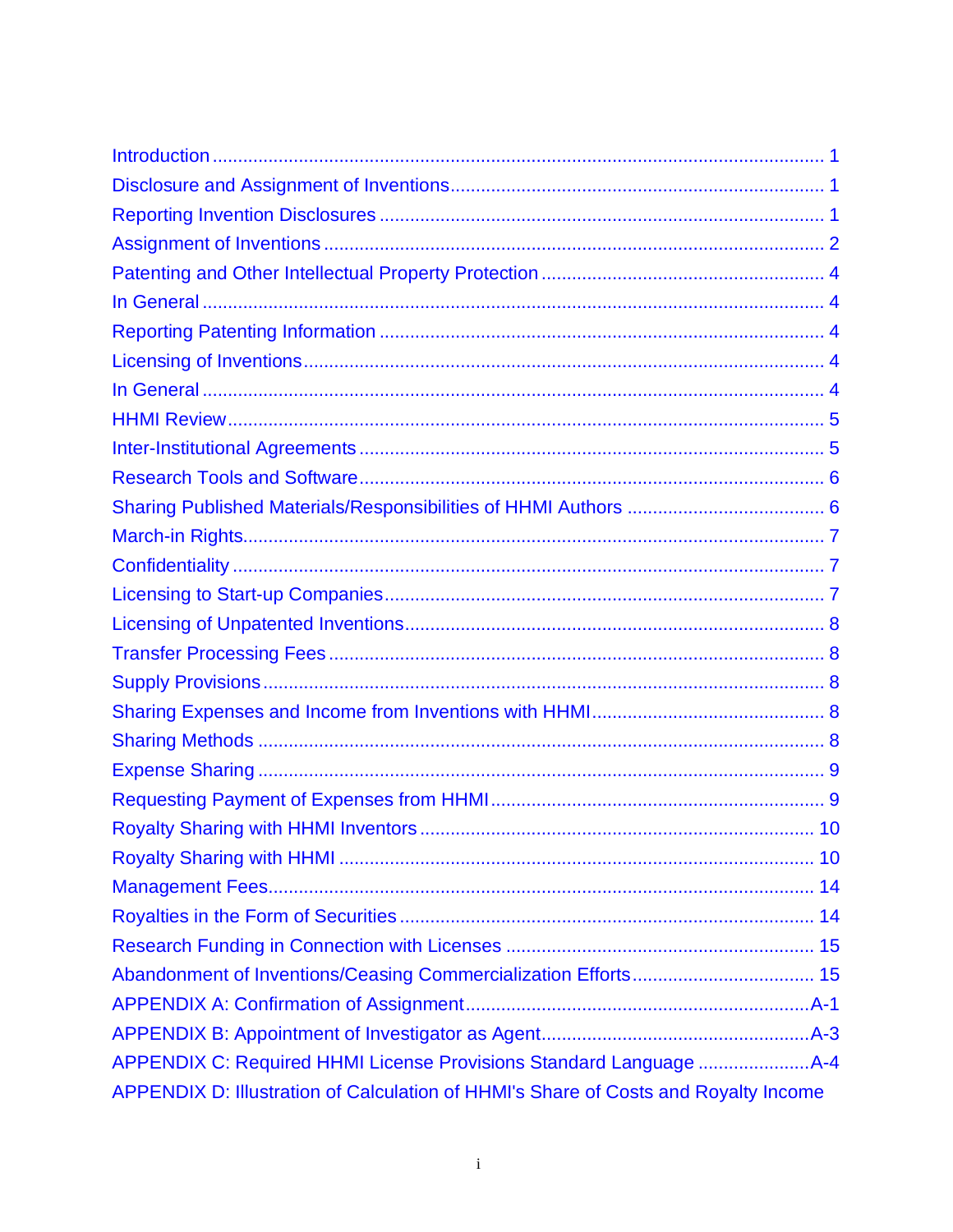| APPENDIX E: Illustration of Calculation of HHMI's Share of Costs and Royalty Income   |  |
|---------------------------------------------------------------------------------------|--|
| APPENDIX F: Illustration of Calculation of HHMI's Share of Royalty Income Relating to |  |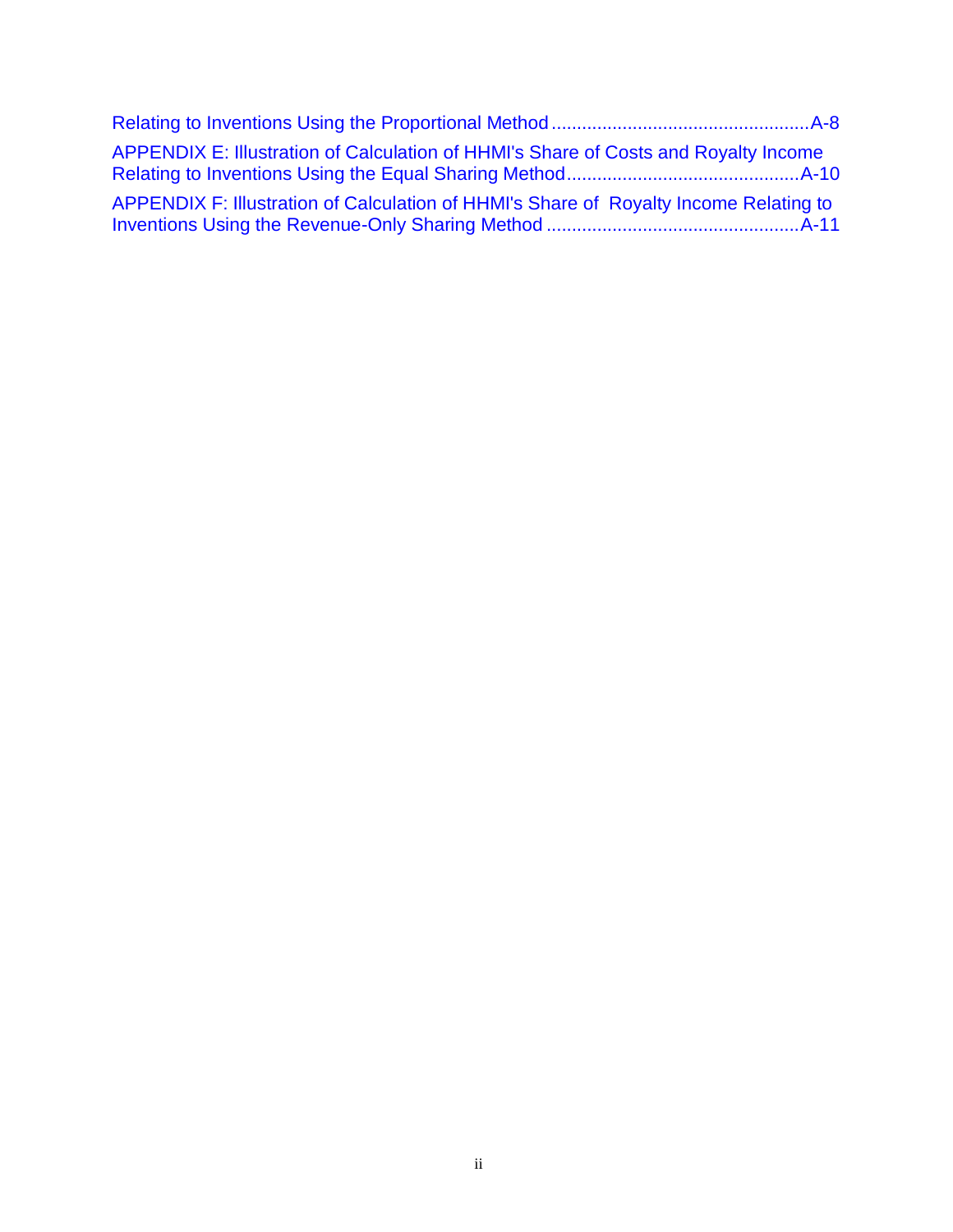## **Introduction**

<span id="page-3-0"></span>HHMI enters into a collaboration agreement with each of its host institutions that governs the relationship between HHMI and the host ("Collaboration Agreement"). This guide focuses on one aspect of that relationship, namely, the disposition of intellectual property by employees of HHMI. The guide summarizes HHMI's policies and procedures with respect to:

- [disclosure and assignment of inventions;](#page-3-1)
- patenting and other intellectual property protection:
- [licensing of inventions;](#page-6-3)
- sharing expenses [and income from inventions with HHMI;](#page-10-3) and
- [abandonment of inventions/](#page-17-1)ceasing commercialization efforts.

It provides basic information about HHMI's invention policies and procedures and should be used as a resource for handling all intellectual property arising from the work of HHMI employees. We also urge you to review the intellectual property and related provisions of the Collaboration Agreement for your institution and **HHMI's policy on** [Intellectual Property Protection and Licensing at Host Institutions.](http://www.hhmi.org/sites/default/files/About/Policies/sc610-licensing-by-host-institutions-to-companies.pdf) Please direct any questions you may have to the HHMI Attorney responsible for the HHMI Investigators at your institution (the ["HHMI Attorney"](http://www.hhmi.org/about/for-our-host-institutions/attorney-assignments)), the HHMI MTA/License Review Attorney responsible for licensing documentation at your institution (the ["HHMI MTA/License](http://www.hhmi.org/about/for-our-host-institutions/mta-assignments)  [Review Attorney"](http://www.hhmi.org/about/for-our-host-institutions/mta-assignments)), or the HHMI Technology Transfer Coordinator responsible for managing HHMI inventions and licenses (the ["HHMI Technology Transfer Coordinator"](mailto:mkitzmil@hhmi.org)).

# **Disclosure and Assignment of Inventions**

<span id="page-3-2"></span><span id="page-3-1"></span>**Reporting Invention Disclosures.** As described in this guide, HHMI has an interest in any invention or discovery that includes one or more inventor who is an HHMI employee. We instruct HHMI Investigators at your institution to report inventions and discoveries made by them or their laboratory personnel to your institution, in the manner prescribed by your institution. If you are not certain whether a particular inventor is an HHMI employee, please contact the **HHMI Technology Transfer Coordinator**.

When you receive an HHMI invention disclosure, you should send a copy by [e-mail](mailto:mkitzmil@hhmi.org) or by mail to the attention of the HHMI Technology Transfer Coordinator at the Howard Hughes Medical Institute, 4000 Jones Bridge Road, Chevy Chase, MD 20815-6789. The following information should be reported:

• Notice of the HHMI invention in the form of a copy of the disclosure form, a provisional patent application, or other descriptive information, such as a manuscript. If a manuscript is provided as the HHMI invention disclosure, the inventors (as distinct from the authors) must be clearly identified;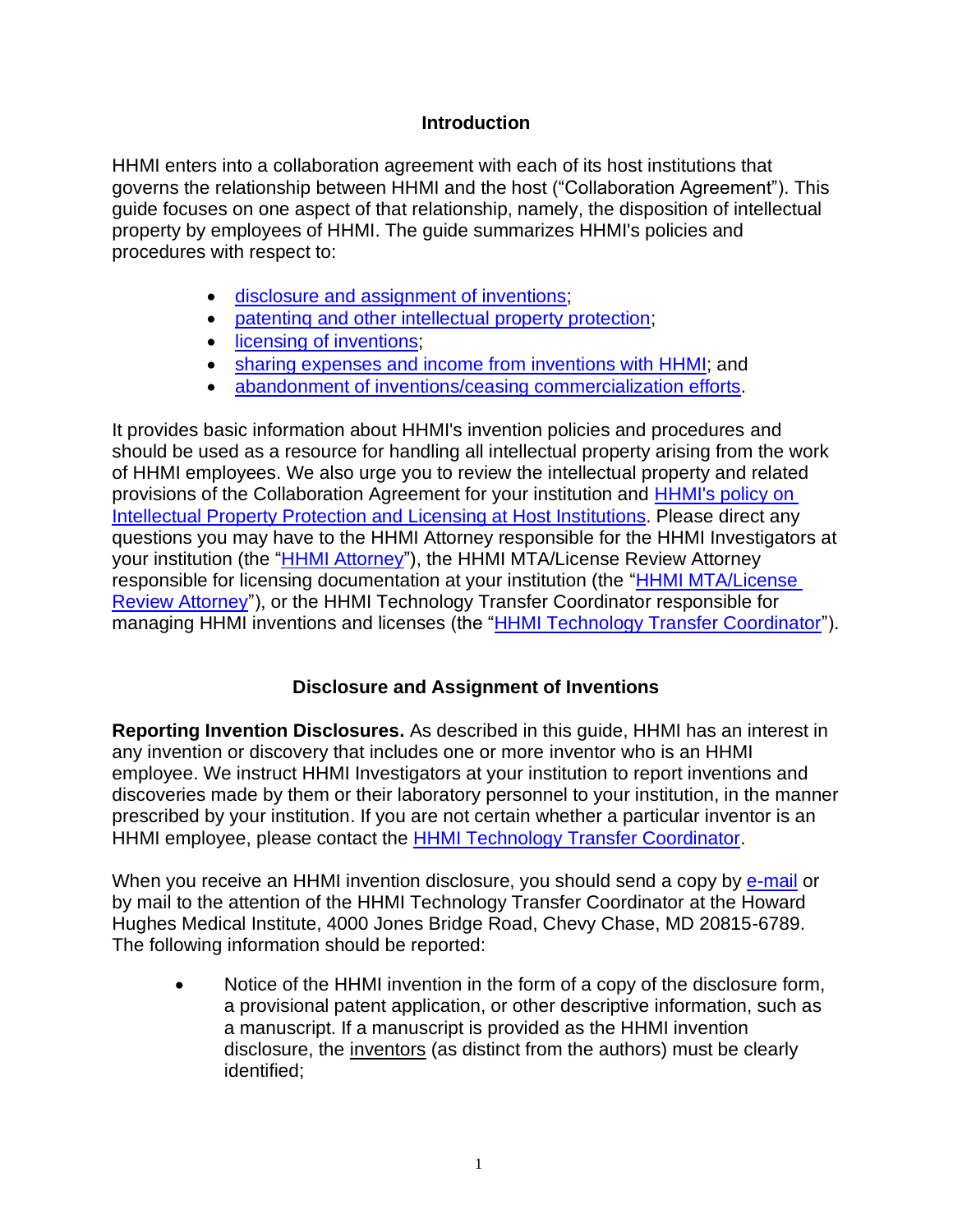- If you are aware that scientists at other institutions are or could be coinventors, the names and institutions of those other scientists;
- The disclosure date:
- The invention number your institution has assigned to the HHMI Invention;
- Whether your institution plans to patent the HHMI Invention;
- Whether your institution considers the HHMI Invention to be, or to include, a research tool; and
- If you are using the "proportional" method for sharing costs and revenues or the "revenue-only" sharing method (see Sharing [Methods\)](#page-10-4), the preliminary determination of HHMI's share, including the relative contributions of each inventor if under your institution's policies all inventors are not treated as having contributed equally.

<span id="page-4-0"></span>**Assignment of Inventions.** Laboratory personnel who are HHMI employees sign an agreement when they are hired assigning to HHMI their rights in all inventions they make during the course of their HHMI employment. HHMI has agreed in the Collaboration Agreement with your institution to assign to your institution HHMI's rights in intellectual property, whether or not patentable or copyrightable, resulting from the research (alone or with others) of HHMI employees, including Investigators, who are covered by the collaboration agreement ("HHMI Inventions"). HHMI's assignment of rights in HHMI Inventions is subject to a retained paid-up, nonexclusive, irrevocable, worldwide license to exercise any intellectual property rights with respect to the HHMI Invention for research purposes (the "HHMI Research Use License") and the right to use HHMI Inventions that are images for any purpose consistent with HHMI's mission ("Image Use License"). Unless HHMI agrees otherwise, the HHMI Research Use License is sublicensable to nonprofit and governmental entities. The Image Use License is a sublicensable right to reproduce, distribute, and otherwise use any HHMI Inventions consisting of photographs or other images for any purpose consistent with HHMI's biomedical research and science education missions.<sup>1</sup> Please note that a host institution may not assign or grant ownership rights in an HHMI Invention to any third party without HHMI's prior written approval. HHMI will not grant approval except in exceptional circumstances, and any such approval will not relieve your institution of its obligations to HHMI under your institution's Collaboration Agreement with HHMI.

Rights in HHMI Inventions are conveyed from the HHMI inventor(s) to HHMI and from HHMI to your institution through the following three steps:

<sup>1</sup> Please note that this guide describes HHMI's retained rights under current Collaboration Agreements. HHMI's retained rights in intellectual property disclosed to HHMI under prior collaborative arrangements between HHMI and host institutions are as described in those agreements.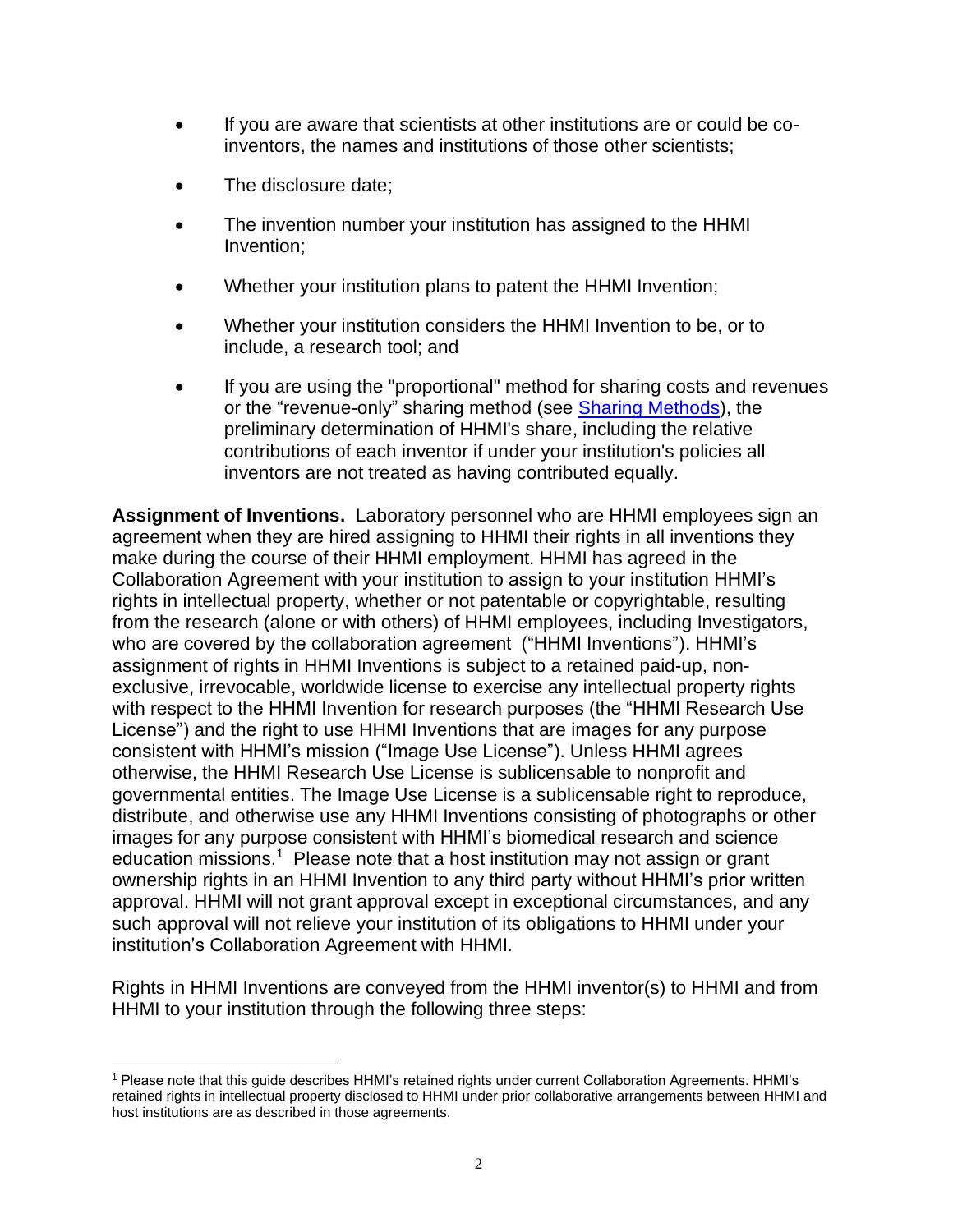- 1. Upon receipt of notice of an HHMI Invention, HHMI sends to each inventor who was an HHMI employee when he or she contributed to the HHMI Invention (each an "HHMI Inventor") the [Confirmation of Assignment](#page-18-0) form by which the employee confirms the previous assignment of his/her interest in the HHMI Invention to HHMI. A form of the HHMI confirmation of assignment is found in [Appendix A.](#page-18-0) HHMI does not send assignments to inventors who were not HHMI employees when they made their inventive contribution. Each HHMI Inventor executes the HHMI confirmation of assignment and returns it to HHMI.
- 2. After HHMI receives executed confirmations of assignment from each HHMI employee/inventor, HHMI sends an [Appointment of Investigator as Agent](#page-20-0) form to the lead HHMI Investigator on the HHMI Invention. A form of appointment used for this purpose is found in [Appendix B.](#page-20-0) This document appoints the HHMI Investigator as HHMI's agent for purposes of assigning HHMI's interest in the HHMI Invention to your institution, subject to HHMI's retained rights. A representative of your office receives a copy of the Appointment of Investigator as Agent correspondence as well as all of the inventors' original confirmations of assignment.
- 3. HHMI advises the HHMI Investigator who has been appointed HHMI's agent for this purpose that the Investigator is authorized to execute any assignment of the HHMI Invention in connection with your institution's application for a patent, in such a manner as to convey HHMI's interest in the HHMI Invention to your institution, subject to HHMI's retained rights. In particular, the HHMI Investigator is instructed to note that he or she is executing the assignment on behalf of the Howard Hughes Medical Institute. It is important that the assignment document you use correctly identifies the HHMI Investigator as an employee of HHMI and accurately reflects HHMI's retained rights. We recommend that you work with your patent counsel to ensure that assignment documents prepared for execution by HHMI Investigators are in an appropriate form and provided at the appropriate time.
	- Note: If you notify HHMI that an HHMI Invention is not expected to be the subject of a patent application, HHMI will execute an assignment directly to your institution after it has collected confirmations of assignment from the HHMI Inventor(s). HHMI will also execute an assignment directly to your institution when the HHMI Investigator/Inventor is no longer an employee of HHMI or has left your institution, or when no HHMI Investigator is an inventor on the HHMI Invention. In these situations, you should not ask the HHMI Investigator/Inventor to execute an assignment to you unless you have reviewed the circumstances with the [HHMI Attorney](http://www.hhmi.org/about/for-our-host-institutions/attorney-assignments) in advance.
	- Note: HHMI will accommodate requests by your institution to delay the start of its assignment process, for example if more time is needed after the invention disclosure is filed to identify all of the inventors. It is possible that, after completion of HHMI's assignment process, you may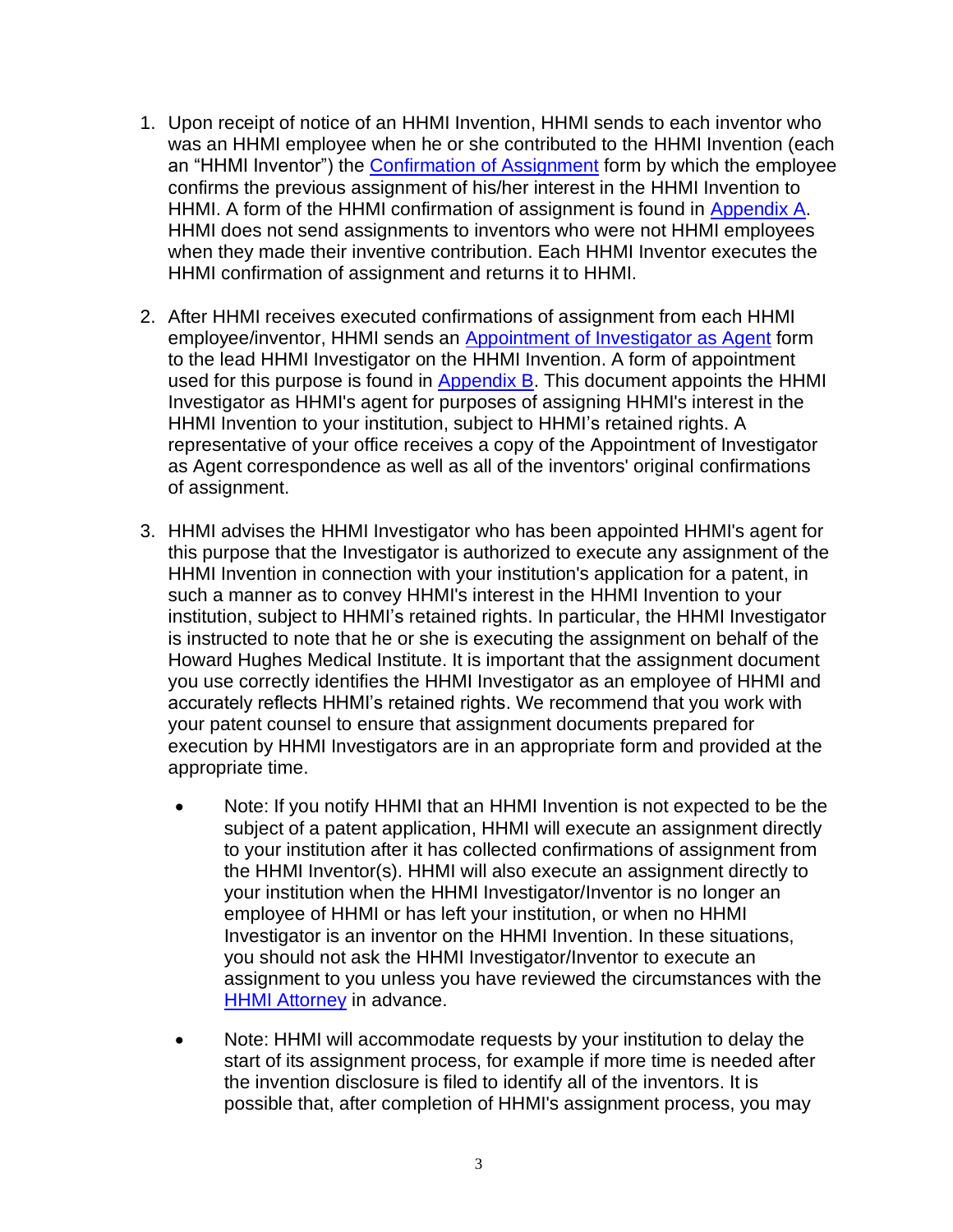discover that there were additional HHMI Inventors. In that situation, please contact the [HHMI Attorney](http://www.hhmi.org/about/for-our-host-institutions/attorney-assignments) to discuss what additional steps need to be taken to assure that all of HHMI's rights in the HHMI Invention have been assigned properly to your institution.

# **Patenting and Other Intellectual Property Protection**

<span id="page-6-1"></span><span id="page-6-0"></span>**In General.** Under HHMI's Collaboration Agreements with its host institutions, the host institution generally has responsibility for making decisions about pursuing, maintaining, and enforcing patent, copyright or other intellectual property rights in HHMI Inventions arising at the site.

<span id="page-6-2"></span>**Reporting Patenting Information.** HHMI does not require that you provide copies of most documents generated in the course of prosecuting the patent. You need to report only the following information to the [HHMI Technology Transfer Coordinator](mailto:mkitzmil@hhmi.org) in connection with each patent filing:

- The invention number your institution has assigned to the HHMI Invention;
- The type of application (CIP, CON, PROV, etc.), the application number, the date of filing, and the title of the HHMI Invention as shown on the patent application. (There is no need to submit a copy of the patent application.) If the HHMI Invention is related to one or more other HHMI Inventions, please provide the name(s) of and your invention number(s) for the other HHMI Invention(s);
- For each patent application, information on whether a foreign patent application will be filed;
- Notice of the abandonment of a patent application or issued patent; and
- If a patent issues, the date of issuance and the number of the issued patent.

HHMI will sign a small entity statement upon request.

# **Licensing of Inventions**

<span id="page-6-4"></span><span id="page-6-3"></span>**In General.** HHMI is not a party to, and does not sign, licenses of HHMI Inventions. Under HHMI's Collaboration Agreement with your institution, you generally have responsibility for negotiating, implementing, and overseeing such licenses in a manner consistent with HHMI policies. Your institution is obligated to include certain provisions for HHMI's benefit in any license of an HHMI Invention, including evaluation licenses. See [Appendix C](#page-21-0) for language acceptable to HHMI for the provisions required by HHMI.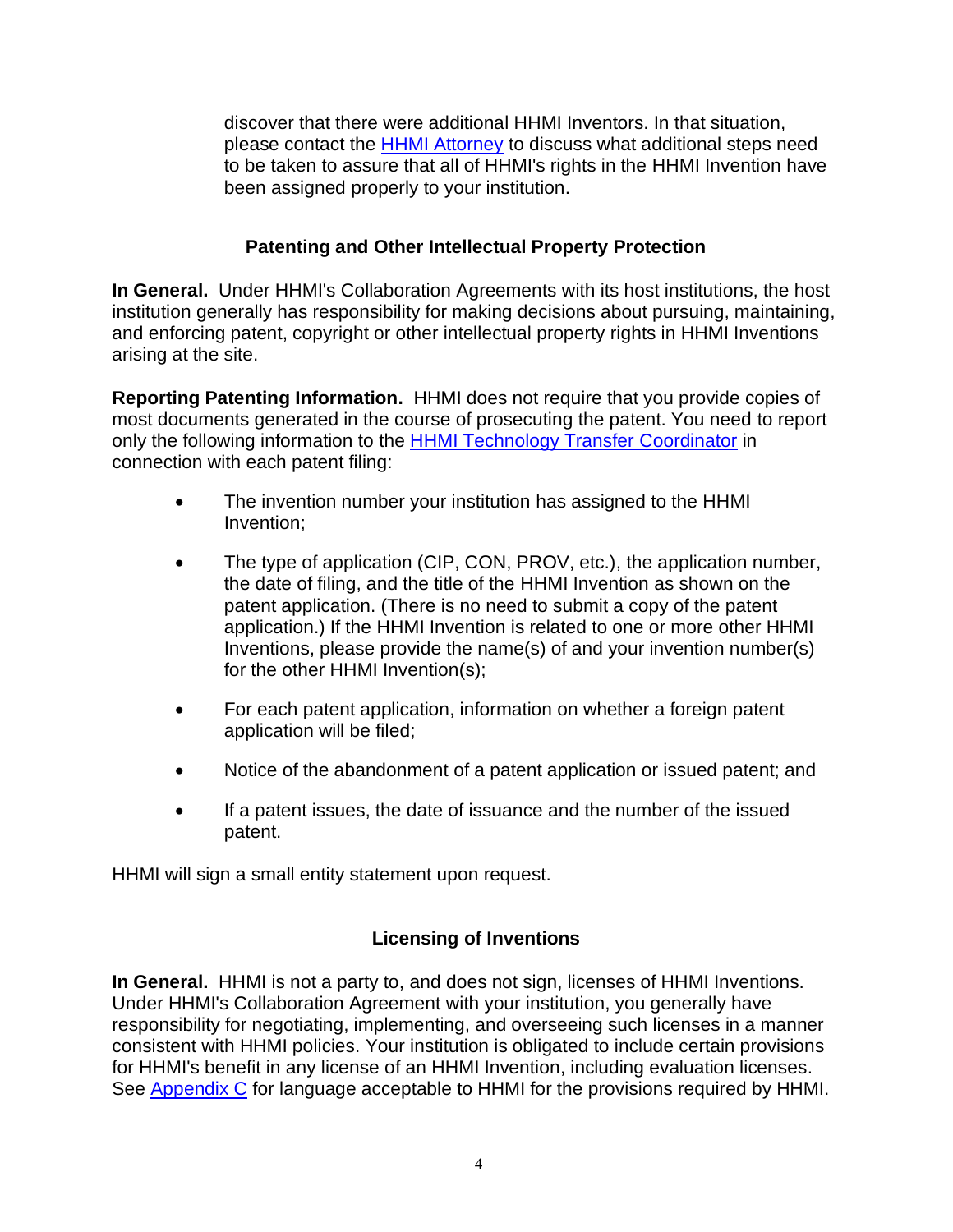Host institutions should contact the [HHMI MTA/License Review Attorney](http://www.hhmi.org/about/for-our-host-institutions/mta-assignments) with any questions about what provisions for the benefit of HHMI should be included in any license of an HHMI Invention to a nonprofit organization. HHMI generally will defer to your institution on license provisions, other than HHMI's required provisions, as long as such terms are otherwise consistent with HHMI policies; for example, HHMI will defer to your institution on the appropriate amount and timing of payment of consideration for a license, but will object to provisions obligating HHMI laboratories to disclose or discuss future research results or materials before they are published or otherwise become generally available.

Consistent with HHMI's commitment to making the results of its research available for public benefit, HHMI expects that in most cases an HHMI Invention will be licensed to a company only in expectation of, or following, public disclosure of the HHMI Invention, for example, in a scientific talk or presentation, in a scholarly publication, or in a filed patent application. If a host institution anticipates entering into a license of an HHMI Invention that has not been, or is not expected to be, publicly disclosed, the host institution should contact the [HHMI MTA/License Review Attorney](http://www.hhmi.org/about/for-our-host-institutions/mta-assignments) early in the licensing process to provide an opportunity for HHMI to consider whether the proposed license is appropriate under HHMI's policies.

<span id="page-7-0"></span>**HHMI Review.** Unless other arrangements have been specifically agreed to with HHMI, HHMI expects you to provide to the [HHMI MTA/License Review Attorney](http://www.hhmi.org/about/for-our-host-institutions/mta-assignments) a close-to-final draft license of any HHMI Invention prior to execution, with sufficient time for HHMI's review to confirm that the HHMI-required provisions have been included and to ensure that it otherwise complies with HHMI policies. HHMI will confirm to you that the license complies with HHMI's policies and contains the required provisions. If any substantive changes are made to the license after the host institution has received HHMI's confirmation, you should send the revised license to HHMI before it is executed so that HHMI can confirm that the revised license continues to comply with HHMI's policies. If a proposed license includes a form of material transfer agreement ("MTA") that is required to be used in transferring materials covered by the license to third parties, the form MTA also should be sent to the [HHMI MTA/License Review Attorney](http://www.hhmi.org/about/for-our-host-institutions/mta-assignments) for review. You are also expected to provide to the **HHMI Technology Transfer Coordinator** a copy of the final license after it has been signed by all parties.

<span id="page-7-1"></span>**Inter-Institutional Agreements.** HHMI expects that your institution will take the lead on commercialization of HHMI Inventions. However, in appropriate circumstances, for example when another institution has made an inventive contribution toward an HHMI Invention, with HHMI's prior approval, your institution may enter into an inter-institutional agreement ("IIA") with other nonprofit organizations or government agencies that have an interest in an HHMI Invention, and the IIA may provide that an organization or agency other than the host institution will take the lead on commercialization. In this situation, the IIA must provide that the lead organization or agency will include HHMI's required license provisions in any license of the HHMI Invention and permit the host institution to submit a close-to-final draft of any such license to HHMI for review prior to execution to confirm HHMI's required provisions are in the license and to otherwise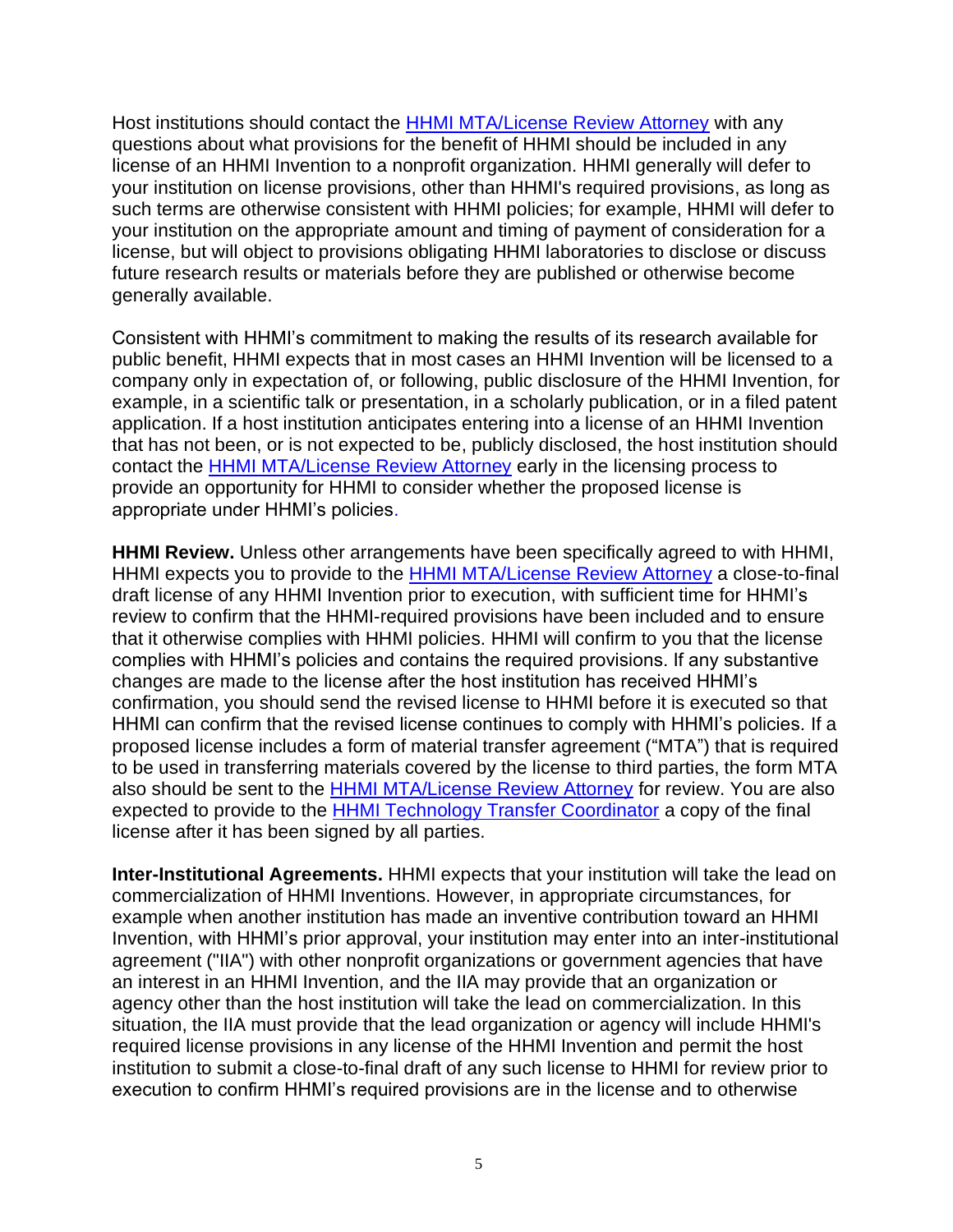ensure that such license is consistent with HHMI policies. The host institution is expected to provide a close-to-final draft of the IIA to HHMI for review to allow HHMI to confirm that this is the case.

<span id="page-8-0"></span>**Research Tools and Software.** Consistent with the NIH guidelines on obtaining and disseminating research resources, HHMI expects its host institutions to ensure that unique research resources arising in HHMI laboratories are made available to the scientific research community on reasonable terms and in a manner that enhances their widespread availability. To satisfy this policy, HHMI research tools must be made available to scientists at academic and nonprofit organizations either for free or at a low cost, and with no reach-through rights or claims of ownership extending beyond the original materials, progeny, and unmodified derivatives. HHMI recognizes that in some cases, broad distribution of an HHMI research tool may require obtaining rights from third parties who have rights in components of the research tool or techniques used to make the research tool, or combining the HHMI research tool with other resources in which third parties have proprietary rights. HHMI expects that you will work with the third parties in an effort to allow availability of the tool in a manner consistent with HHMI policy. If you propose to license on an exclusive basis a research tool developed in an HHMI laboratory, HHMI will require you to show in advance how the research tool will be made available to the academic and nonprofit research community on terms that are consistent with HHMI policy.

HHMI presumes that most software developed in its laboratories ("HHMI software") will be useful as a research tool. As a consequence, HHMI strongly encourages its host institutions and Investigators to provide HHMI software to academic and nonprofit laboratories for free or at minimal cost, preferably by making the source code available in a manner that permits the recipient to modify it for non-commercial purposes. Because the need for substantial investment in development costs, which often justifies the grant of exclusive licenses in the biotech and pharmaceutical industries, is much reduced in the software area, HHMI expects that exclusive licenses of HHMI software to a company will be rare. If there is such a license, HHMI expects that the software will be made available to scientists at academic and nonprofit organizations at no or low cost and without reach-through rights or other restrictive terms. In addition, if you propose licensing HHMI software exclusively to a company, HHMI expects you to consider whether improvements made in the software by the licensee company should also be made available for research purposes to scientists at academic and nonprofit organizations at a reasonable cost and without reach-through rights or other restrictive terms.

Please refer to [HHMI's Intellectual Property Protection and Licensing at Host Institutions](http://www.hhmi.org/sites/default/files/About/Policies/sc610-licensing-by-host-institutions-to-companies.pdf)  [policy](http://www.hhmi.org/sites/default/files/About/Policies/sc610-licensing-by-host-institutions-to-companies.pdf) for more information about licensing research tools and software developed in HHMI laboratories. Questions about HHMI's policies in this area should be directed to the [HHMI Attorney.](http://www.hhmi.org/about/for-our-host-institutions/attorney-assignments)

<span id="page-8-1"></span>**Sharing Published Materials / Responsibilities of HHMI Authors.** Under [HHMI's](http://www.hhmi.org/sites/default/files/About/Policies/sc_300.pdf)  [Sharing Published Materials / Responsibilities of HHMI Authors policy,](http://www.hhmi.org/sites/default/files/About/Policies/sc_300.pdf) HHMI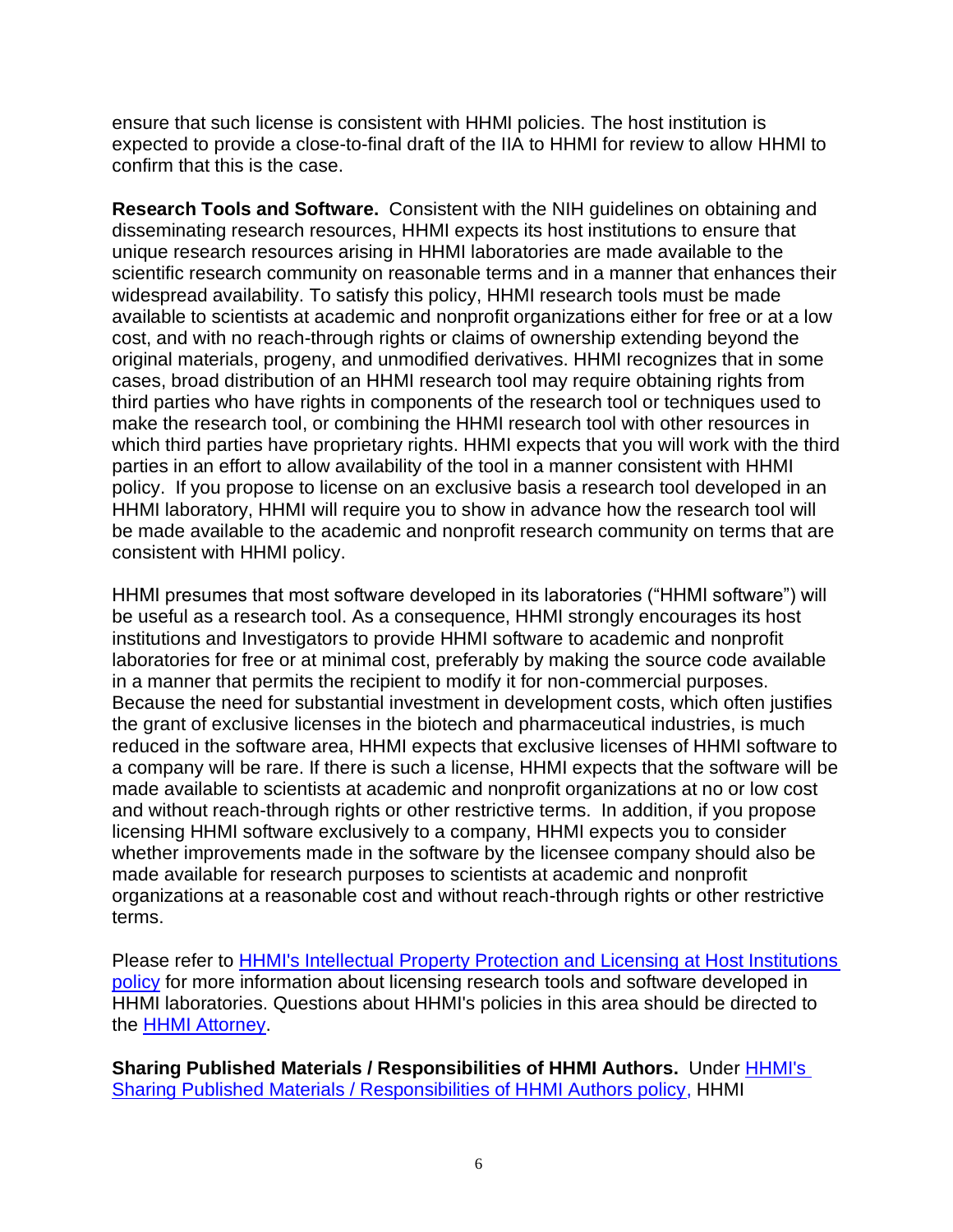Investigators are expected to make data, software, and tangible research materials that are integral to their publications available for use by other academic and nonprofit scientists on reasonable terms. Unless otherwise agreed to by HHMI, data, software, and tangible research materials should be licensed to others only on a non-exclusive basis to ensure that the HMHI Investigator will be able to fulfill his or her obligations under **HHMI's sharing policy**. If you propose to license on an exclusive basis data, software, or tangible research materials that have been published by an HHMI Investigator, HHMI generally will require you to show in advance how the Investigator will be able to fulfill his or her obligations under [HHMI's sharing policy.](http://www.hhmi.org/sites/default/files/About/Policies/sc_300.pdf) Questions about [HHMI's sharing policy](http://www.hhmi.org/sites/default/files/About/Policies/sc_300.pdf) should be directed to the [HHMI Attorney.](http://www.hhmi.org/about/for-our-host-institutions/attorney-assignments)

<span id="page-9-0"></span>**March-in Rights.** Under its Collaboration Agreements with your institution, HHMI retains march-in rights with respect to HHMI Inventions. In general, this retained right permits HHMI to require licensing or distribution of an HHMI Invention where necessary to meet the needs of public health or safety if, in HHMI's judgment, your institution has not taken effective steps within a reasonable time to achieve practical application of an HHMI Invention. You should expect that HHMI will not exercise its march-in rights unless it is clear that your institution has not made a good-faith effort to license an HHMI Invention to an appropriate licensee.

<span id="page-9-1"></span>**Confidentiality.** Unless otherwise required by law, it is HHMI's practice to maintain in confidence the information included in disclosures of and patent applications for HHMI Inventions, and any confidential information provided to HHMI by your institution about the patenting or licensing of such HHMI Inventions, until that information becomes public or you inform us that the information need not be treated as confidential. If HHMI receives a subpoena or other legal request to provide the information to a third party, to the extent possible, HHMI will consult with your institution before responding.

<span id="page-9-2"></span>**Licensing to Start-up Companies.** HHMI policies do not bar licensing to start-up companies where such a strategy appears to be an appropriate approach for commercializing the HHMI Invention in question. If you are considering licensing an HHMI Invention to a newly formed company that is being established to develop the HHMI Invention, you should work closely with your **HHMI Attorney** to ensure that the arrangements are consistent with HHMI policies. For example, [HHMI consulting policies](http://www.hhmi.org/about/policies#consulting) place restrictions on the nature and scope of services that an HHMI Investigator can perform for a commercial company, as well as the total equity the Investigator can own in the company at various times. In addition, HHMI's policies preclude a start-up company for which an HHMI Investigator consults or in which the Investigator owns more than 5 percent of the equity from providing funding in support of the Investigator's laboratory, and HHMI considers on a case-by-case basis proposals for an Investigator to receive funding from a company that the Investigator founded and in which he or she owns 5 percent or less of the equity. These HHMI policies must be taken into account in structuring any transactions with a start-up company that involve an HHMI Investigator or an HHMI Invention. See [HHMI's policy on Consulting for and Equity Ownership in](http://www.hhmi.org/sites/default/files/About/Policies/sc520-research-startup-consulting-policies.pdf)  [Start-Up and other Private Companies](http://www.hhmi.org/sites/default/files/About/Policies/sc520-research-startup-consulting-policies.pdf) and [Start-Up Handbook](http://www.hhmi.org/sites/default/files/About/Policies/start-up-handbook.pdf) for further information on these matters.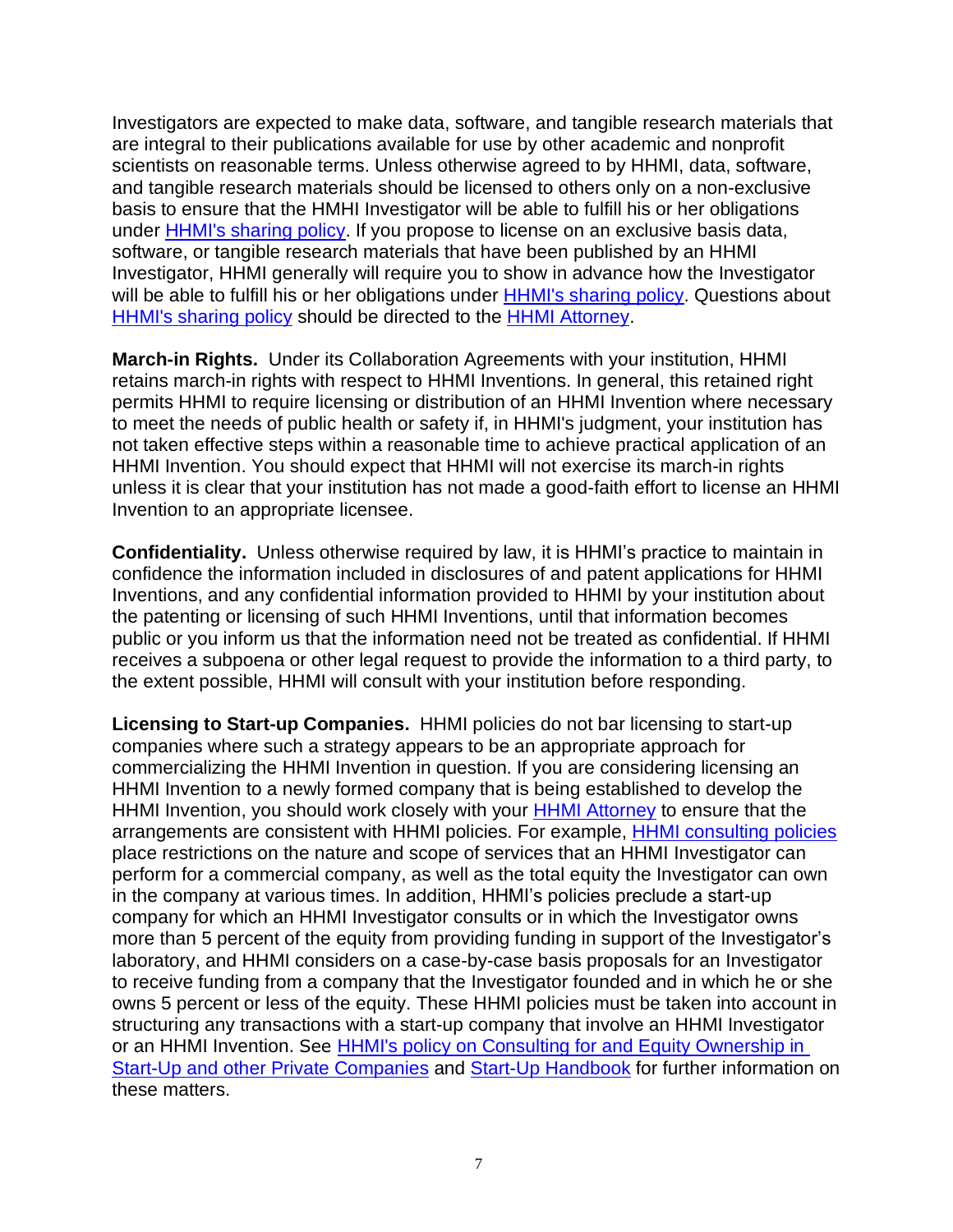<span id="page-10-0"></span>**Licensing of Unpatented Inventions.** You may wish to commercialize HHMI Inventions that have been publicly disclosed but that have not been and will not be patented. Although HHMI typically is entitled to receive a share of all revenue attributable to an HHMI Invention (see [Royalty Sharing with HHMI\)](#page-12-1), if the fee earned for the license or other transfer of such an HHMI Invention is \$5,000 or less, and your institution intends to direct the full amount to the laboratory in which the HHMI Invention was developed, HHMI generally will not object and will claim no share of the fee. Fees earned in excess of \$5,000 for such HHMI Inventions generally will be subject to the income-sharing arrangements set forth below, regardless of whether the transaction is cast as a license, material transfer, gift, bailment, or otherwise. In addition, HHMI reserves the right to require revenue-sharing with HHMI in cases where your institution establishes a program of licensing HHMI Inventions at a fee of \$5,000 or less per license, and proposes to direct the full amount of each license to the laboratory in which the HHMI Invention was developed.

<span id="page-10-1"></span>**Transfer Processing Fees.** As provided in [HHMI's Sharing Published Materials /](http://www.hhmi.org/sites/default/files/About/Policies/sc_300.pdf)  [Responsibilities of HHMI Authors policy,](http://www.hhmi.org/sites/default/files/About/Policies/sc_300.pdf) HHMI Investigators may at their discretion request or require that scientists requesting materials reimburse the providing HHMI Investigator's laboratory for costs directly associated with filling the request, such as postage, packaging, and cost of reproducing the materials (but not overhead, profit, or a pro rata share of the costs of research). Similarly, your institution may impose a modest processing fee on transfers of materials from the laboratories of HHMI Investigators. Provided that the fee is retained by the laboratory or a host facility that paid costs that the fees are intended to cover, these processing fees are considered to be in the nature of an administrative charge rather than licensing revenue. Generally, host institution processing fees of more than \$5,000 per transfer are not considered modest.

<span id="page-10-2"></span>**Supply Provisions.** HHMI laboratories should not serve as production facilities for research materials needed by companies. Accordingly, a commercial license of research materials should not call for multiple shipments of materials from the HHMI laboratory.

# **Sharing Expenses and Income from Inventions with HHMI<sup>2</sup>**

<span id="page-10-4"></span><span id="page-10-3"></span>**Sharing Methods.** The terms of HHMI's Collaboration Agreement with your institution determine whether, and, if so, the extent to which HHMI shares the costs of protecting intellectual property rights in HHMI Inventions, as well as HHMI's share of royalty income. There are three possible sharing methods: proportional, equal, and revenueonly. You should ascertain which method your institution has chosen.

 $2$  Please note that this guide describes the options for sharing expenses and income from inventions that are disclosed under current Collaboration Agreements. Intellectual property disclosed to HHMI under prior collaborative arrangements between HHMI and host institutions continues to be governed by the sharing rules specified in those agreements. Please refer to those prior agreements to determine the appropriate method for sharing expenses and income for intellectual property disclosed during the term of those prior agreements.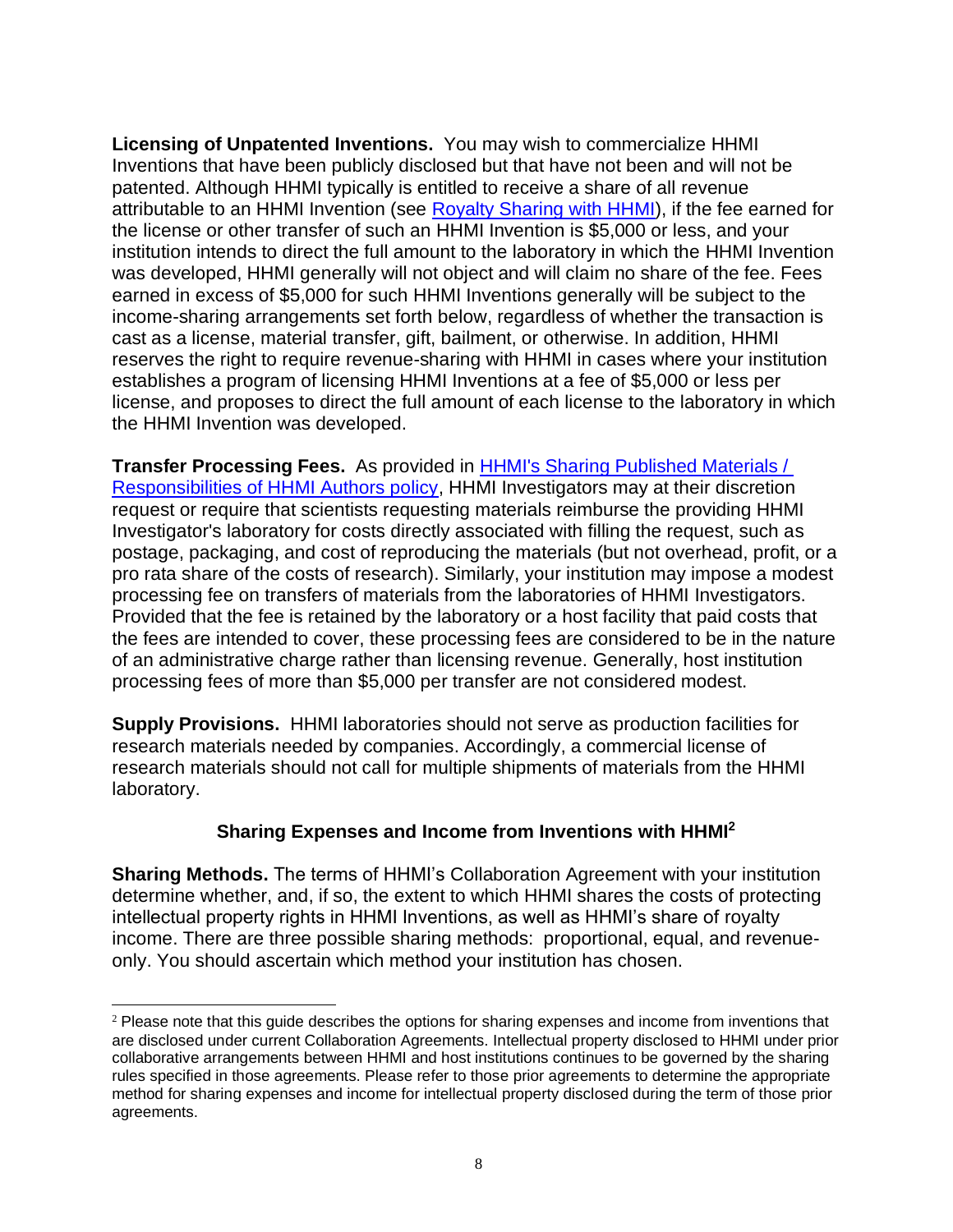- Proportional Sharing Method: Under the "proportional" sharing method, HHMI's share of costs and Net Royalty Income (as defined in the Collaboration Agreement for your institution and described generally in [Royalty Sharing with HHMI\)](#page-12-1) is equal to one-half of the aggregate percentage contribution of the HHMI Inventor(s) to the HHMI Invention. If this percentage is not known initially, HHMI will assume that all inventors contributed equally to the HHMI Invention for purposes of determining HHMI's proportional share. If the allocation among inventors subsequently changes, the HHMI percentage should be adjusted accordingly and costs and income should be allocated, as appropriate, to reflect the revised percentage. An illustration of the calculation of HHMI's share under this method is found in [Appendix D.](#page-25-0)
- Equal Sharing Method: Under the "equal" sharing method, HHMI's share of costs and Net Royalty Income (as defined in the Collaboration Agreement for your institution and described generally in [Royalty Sharing](#page-12-1)  [with HHMI\)](#page-12-1) is equal to one-half, regardless of the contribution of HHMI Inventors to the HHMI Invention. An illustration of the calculation of HHMI's share under this method is found in [Appendix E.](#page-27-0)
- Revenue-only Sharing Method: Under the "revenue-only" sharing method, your institution bears all of the costs incurred in commercializing HHMI Inventions. Once Net Royalty Income (as defined in the Collaboration Agreement for your institution and described generally in [Royalty Sharing with HHMI\)](#page-12-1) exceeds \$100,000, HHMI's share of income is equal to 10 percent of one-half of the aggregate percentage contribution of the HHMI Inventor(s) to the HHMI Invention. Under this method, your institution retains a much greater share of income. An illustration of the calculation of HHMI's share under this method is found in [Appendix F.](#page-28-0)

<span id="page-11-0"></span>**Expense Sharing.** If your institution selected the "proportional" or "equal" sharing method in its Collaboration Agreement with HHMI, then HHMI shares the reasonable out-of-pocket costs of protecting intellectual property rights in HHMI Inventions as described above. Out-of-pocket costs of protecting intellectual property rights in HHMI Inventions may include items such as patent attorneys' fees and filing fees associated with obtaining, protecting, maintaining, and preserving patent rights and copyrights. If your institution selected the "revenue-only" sharing method, then as between your institution and HHMI, your institution is responsible for all of the costs of commercializing HHMI Inventions, including costs of obtaining, protecting, maintaining, and preserving patent rights and copyrights, and costs of licensing patents, copyrights and related property rights (including attorneys' fees and associated litigation and court costs).

<span id="page-11-1"></span>**Requesting Payment of Expenses from HHMI**. Unless other arrangements have been made, requests for payment from HHMI should be sent by [email](mailto:ipbusadmin@hhmi.org) to the attention of the [HHMI Intellectual Property Business Analyst.](mailto:ipbusadmin@hhmi.org) You should prepare and attach to your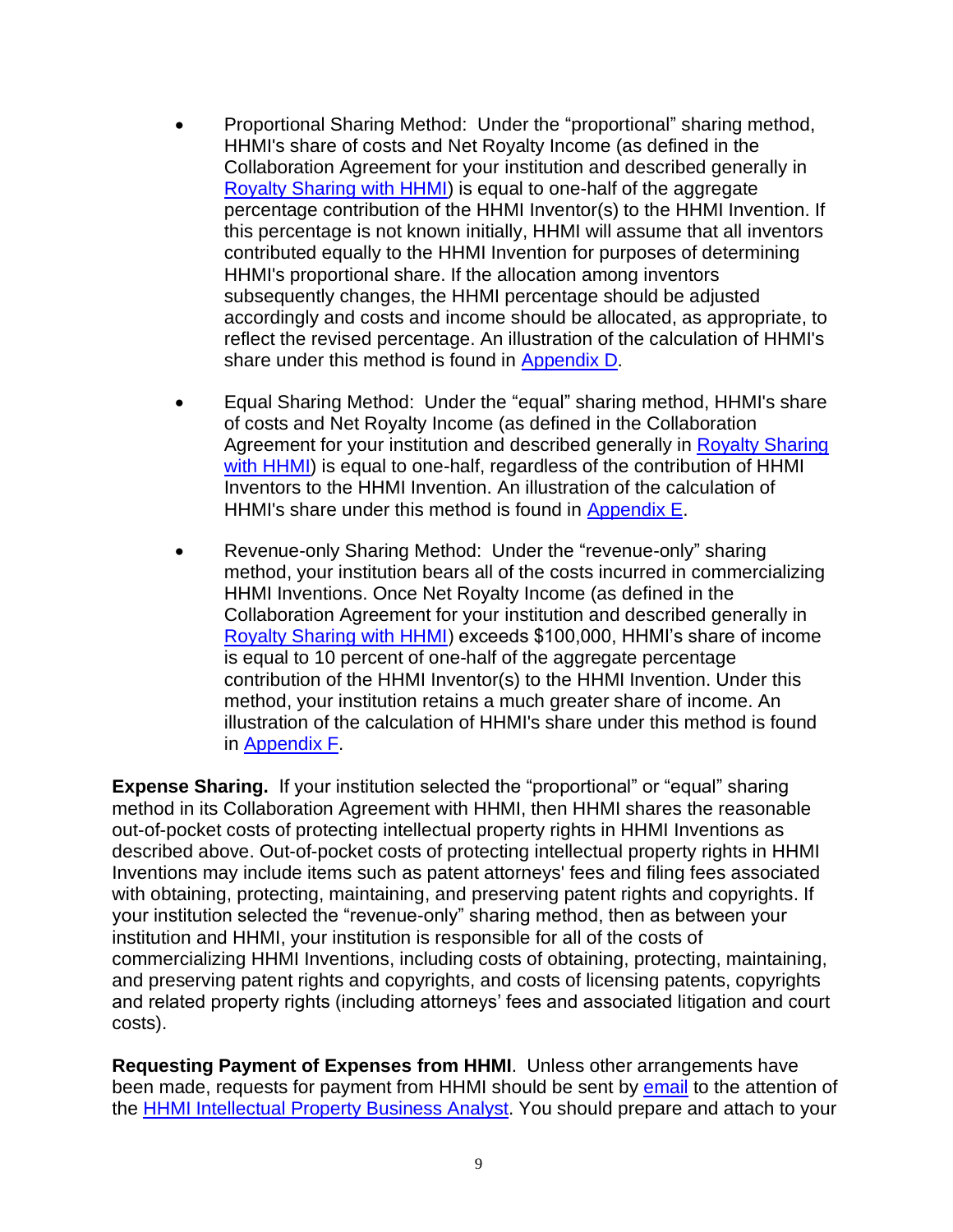request a summary of the invoices or other documentation associated with the costs incurred for all HHMI Inventions; you should not send copies of the underlying invoices or documentation unless HHMI requests that you do so. On the summary, please list:

- the invention number your organization has assigned to the HHMI Invention;
- the invention number HHMI has assigned to the HHMI Invention;
- the total costs incurred for the HHMI Invention with respect to which reimbursement is sought;
- the period in which the expenses were incurred;
- the share of the total costs incurred for the HHMI Invention that is sought from HHMI (i.e., HHMI's percentage share of the total); and
- the invoice number or numbers for the law firm or other invoices or documentation giving rise to the costs.

You should retain the underlying invoices and other documentation associated with the costs incurred. HHMI reserves the right to seek additional documentation from you if we have any questions or need to audit our payments to you.

Unless you have made other arrangements with HHMI, you should invoice HHMI no less frequently than twice per calendar year. If bills are presented more than one year after the expenses were incurred, HHMI generally will not pay them. If you have questions about the form or frequency of requests for payment from HHMI, please contact the [HHMI Intellectual Property Business Analyst.](mailto:ipbusadmin@hhmi.org)

<span id="page-12-0"></span>**Royalty Sharing with HHMI Inventors.** The share of royalty income, which includes royalties, up-front payments and maintenance, milestone and other fees, to which an HHMI Inventor is entitled is determined under your institution's royalty-sharing policies; those policies should be applied to inventors who are employees of HHMI in the same manner and to the same extent as they are applied to inventors who are employees of your institution. In general, HHMI expects your institution to recoup its and HHMI's outof-pocket costs, and reimburse HHMI for its out-of-pocket costs (if any), before it makes any distributions of income to inventors, whether or not they are HHMI employees.

<span id="page-12-1"></span>**Royalty Sharing with HHMI.** HHMI generally regards any consideration paid to your institution in connection with the commercialization of an HHMI Invention, regardless of what the payment is called, as royalty income subject to sharing with HHMI. This includes royalties, up-front payments and maintenance, milestone, and other fees but does not apply to payments that are not consideration for the license, such as support provided by a licensee for additional research (any such funding for research in an HHMI laboratory is subject to HHMI's policy on [Company Funding Arrangements -](http://www.hhmi.org/sites/default/files/About/Policies/sc350-company-funding-policy.pdf) Host[based Sites\)](http://www.hhmi.org/sites/default/files/About/Policies/sc350-company-funding-policy.pdf). In addition, as noted above (see [Licensing of Unpatented Inventions;](#page-10-0)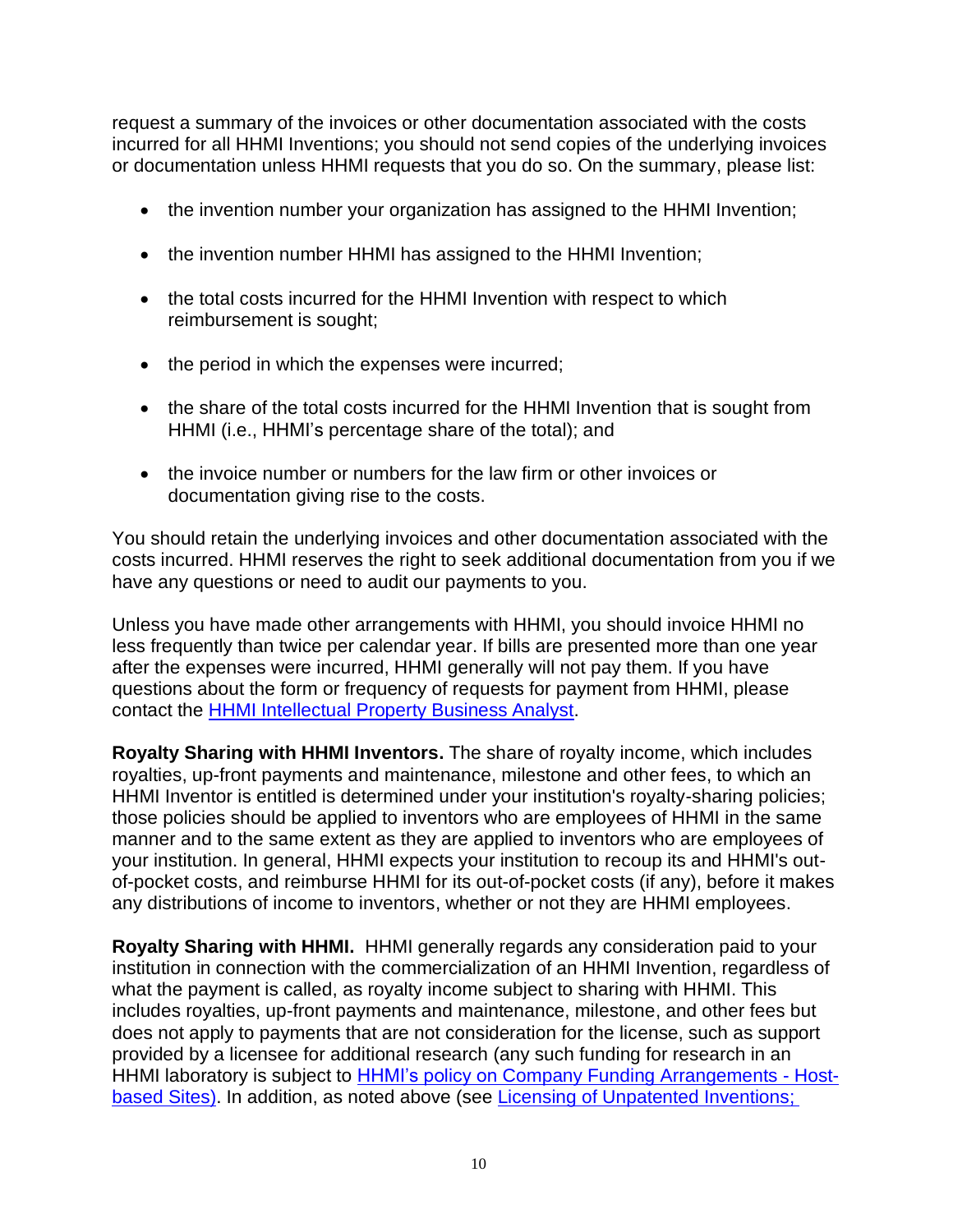Transfer Processing Fees), there are exceptions in certain circumstances where a fee of \$5,000 or less is charged.

The share of royalty income to which HHMI is entitled is determined by the sharing method reflected in the Collaboration Agreement for your institution (see [Sharing](#page-10-4) [Methods\)](#page-10-4).

- If your institution selected the "proportional" sharing method, HHMI's share of Net Royalty Income generally is equal to one-half of the aggregate percentage contribution of the HHMI Inventor(s) to the HHMI Invention; HHMI's share of Net Royalty Income is the same as its proportional contribution to costs. The Collaboration Agreement for your institution includes the definition of "Net Royalty Income" to be used for calculations under this method; generally, under this method, Net Royalty Income includes any royalty income less only the permitted deductions described in the Collaboration Agreement with your institution, such as (i) reasonable out-of-pocket costs of commercializing the HHMI Invention incurred by your host institution (and not borne by inventors or other third parties), (ii) the permitted management fee (see [Management Fees\)](#page-16-0), and (iii) the inventors' shares of royalty income. An illustration of the calculation of HHMI's share under this method is found in [Appendix D.](#page-25-0)
- If your institution selected the "equal" sharing method, HHMI's share of "Net Royalty Income" is 50 percent. The Collaboration Agreement for your institution includes the definition of "Net Royalty Income" to be used for calculations under this method; generally, under this method, Net Royalty Income includes any royalty income less only the permitted deductions described in the Collaboration Agreement with your institution, such as (i) reasonable out-of-pocket costs of commercializing the HHMI Invention incurred by your host institution (and not borne by inventors or other third parties),(ii) the permitted management fee (see [Management Fee\)](#page-16-0), and (iii) the inventors' shares of royalty income. An illustration of the calculation of HHMI's share under this method is found in [Appendix E.](#page-27-0)
- If your institution selected the "revenue-only" sharing method, HHMI's share of "Net Royalty Income" is 10 percent of one-half of the aggregate percentage contribution of the HHMI Inventor(s) to the HHMI Invention but only after Net Royalty Income is in excess of \$100,000. HHMI does not receive any royalty income associated with an HHMI Invention unless the Net Royalty Income for the invention exceeds \$100,000. The Collaboration Agreement for your institution includes the definition of "Net Royalty Income" to be used for calculations under this method; generally, under this method, Net Royalty Income includes any royalty income relating to the HHMI Invention less only the permitted deductions described in the Collaboration Agreement with your institution, such as (i) reasonable out-of-pocket costs of commercializing the HHMI Invention incurred by your institution (and not borne by inventors or other third parties), and (ii) the permitted management fee (see [Management Fee\)](#page-16-0). Under this method, Net Royalty Income is calculated *without any deductions for amounts paid to*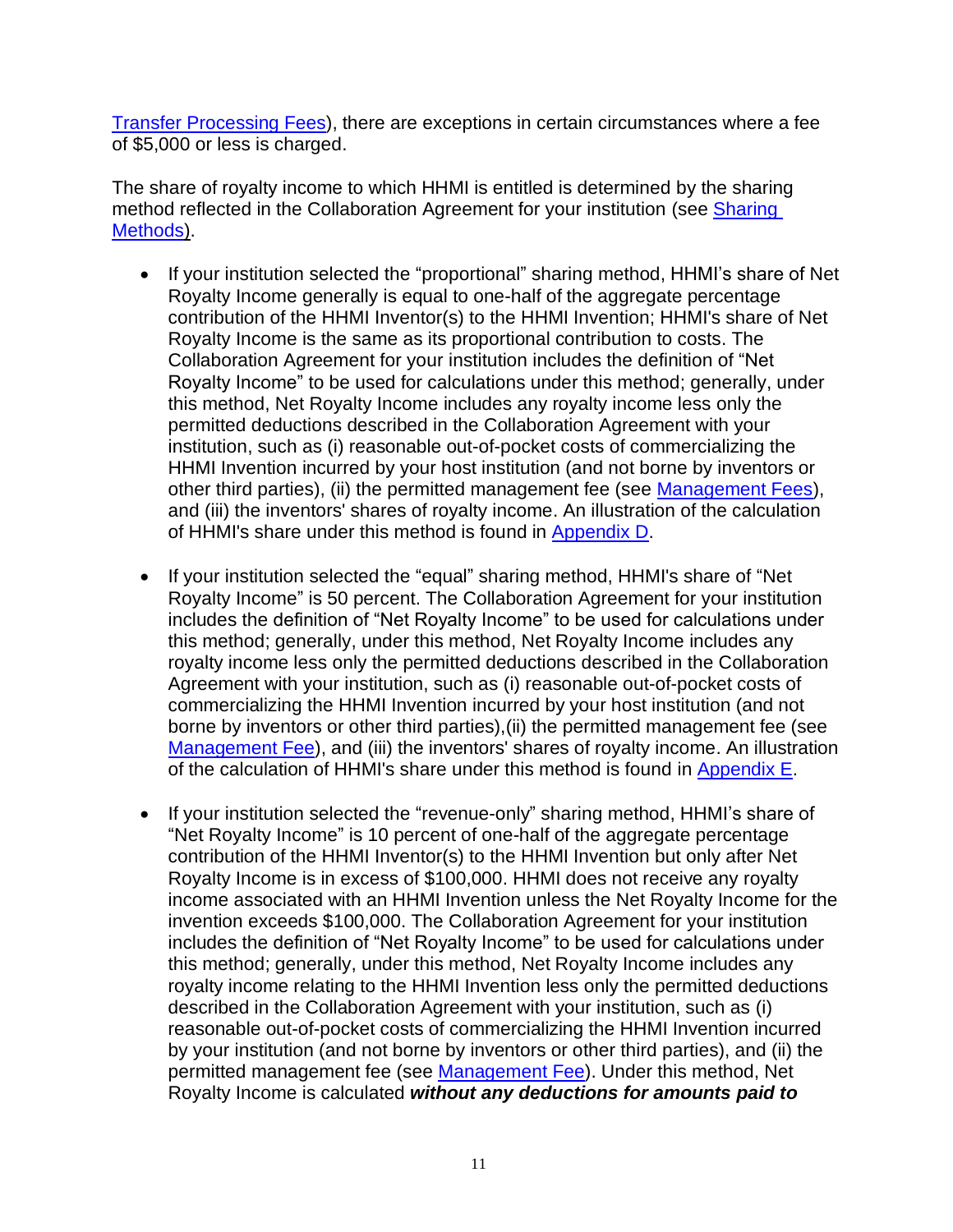## *inventors under your institution's policies and procedures regarding an inventor(s)' share of royalty income*. An illustration of the calculation of HHMI's share under this method is found in [Appendix F.](#page-28-0)

HHMI expects that your institution will distribute to HHMI its share of income from a license as promptly as possible after your institution receives payment from the licensee (and, in the case of the revenue-only sharing method, as promptly as possible after your institution's obligation to share income with HHMI commences), given your standard schedule for making royalty distributions (e.g., quarterly). If you have questions about the form or frequency of remittances or reporting royalty income, please contact the [HHMI Intellectual Property Business Analyst.](mailto:ipbusadmin@hhmi.org)

Your institution is responsible for calculating the share of royalty income to which HHMI is entitled and providing HHMI with documentation in support of the calculation each time income is distributed to HHMI. The documentation should clearly show how HHMI's share was calculated in a manner that satisfies the Collaboration Agreement governing the payment. The supporting documentation should include<sup>3</sup>:

- the invention number assigned by HHMI to the invention and the corresponding invention number your organization has assigned;
- the name of the licensee that made the payment to you;
- the total amount received from the licensee giving rise to the payment to HHMI;
- the period in which the income was earned under the license;
- a description of the payment (e.g., upfront royalty, maintenance fee, milestone payment);
- the amount and a description of any out-of-pocket costs you deducted as reimbursements;
- the amount of any management or other fees you deducted (and how that amount was calculated, including any percentage used to calculate the fee);
- the amount of any income distributed to other organizations under an interinstitutional agreement or similar agreement providing for revenue sharing with another organization (note that any such agreement should be reviewed and approved by HHMI in advance);
- the amount of any income distributed to inventors under your patent policy that

<sup>&</sup>lt;sup>3</sup> When expenses are reimbursed to HHMI, instead of the information above, please provide supporting documentation that includes at least the invention number assigned by HHMI to the invention and the corresponding invention number your organization has assigned; the name of the licensee that made the payment to you; and the total amount received from the licensee giving rise to the payment to HHMI.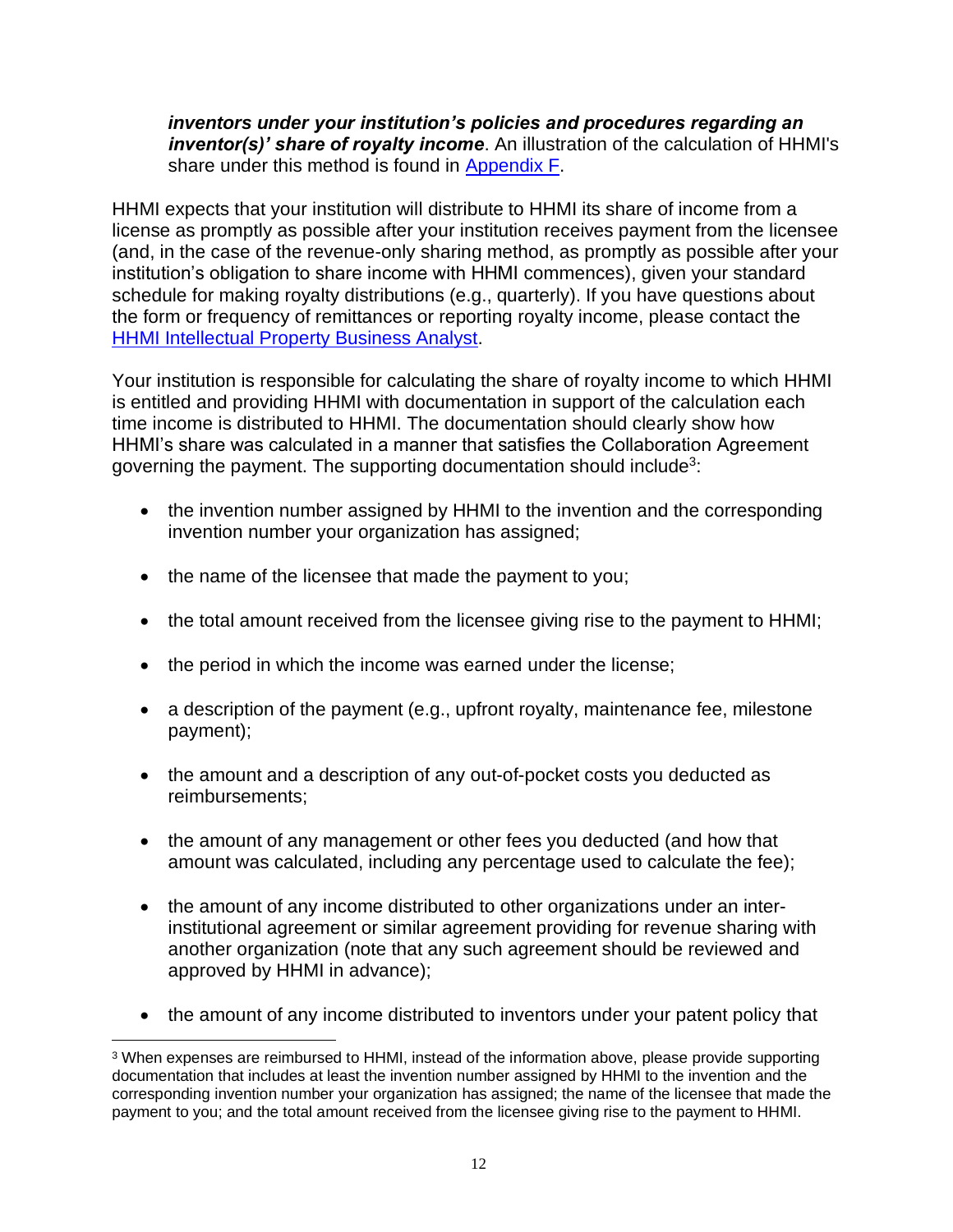you deducted (and how the amount was calculated, including any percentage used to calculate the inventors' share);

- HHMI's percentage share of the income; and
- the amount of HHMI's calculated share of the income.

For inventions subject to the "revenue-only" sharing method that have not resulted in a payment to HHMI, at least once each year you should send HHMI a worksheet with the information necessary to establish that Net Royalty Income has not exceeded \$100,000.

HHMI's preferred method of receiving royalty income and expense reimbursement payments is through Automated Clearing House (ACH) transfer. Please use the following instructions to remit payments to HHMI via ACH transfer:

| <b>Bank Name</b>              | <b>Bank of America</b>                 |
|-------------------------------|----------------------------------------|
| <b>Bank Address</b>           | Charlotte, NC                          |
| Bank Routing - (Domestic ACH) | 053-000-196                            |
| <b>Bank Account Number</b>    | 237021740727                           |
| <b>Bank Account Name</b>      | <b>Howard Hughes Medical Institute</b> |
|                               | 4000 Jones Bridge Road                 |
|                               | Chevy Chase, MD 20815                  |

At the time of each ACH transfer, please note as the reference on the transmittal form the name of your institution and the payment type ("royalty income" or "patent expense reimbursement"), and send an email to the [HHMI Intellectual Property Business Analyst,](mailto:ipbusadmin@hhmi.org) copying [HHMI's Banking Office,](mailto:bankingoffice@hhmi.org) with supporting documentation attached.

If making a royalty income or expense reimbursement payment through ACH is not practicable, you may instead send a check made payable to "Howard Hughes Medical Institute" to the following address:

Howard Hughes Medical Institute Attn: OGC 4000 Jones Bridge Road Chevy Chase, MD 20815-6789

Supporting documentation for the payment by check still should be sent by [email](mailto:ipbusadmin@hhmi.org) to the [HHMI Intellectual Property Business Analyst.](mailto:ipbusadmin@hhmi.org) If you have questions about remitting payments to HHMI, please contact the [HHMI Intellectual Property Business Analyst.](mailto:ipbusadmin@hhmi.org)

Please note that (except as discussed in [Licensing of Unpatented Inventions\)](#page-10-0) HHMI's share of royalty income is payable to HHMI as an institution and is not to be returned either in whole or in part to the inventor's laboratory without HHMI's express approval. If your institution's policy provides for a portion of royalties to be directed to the inventor's laboratory, this amount may be paid to the laboratory from your institution's institutional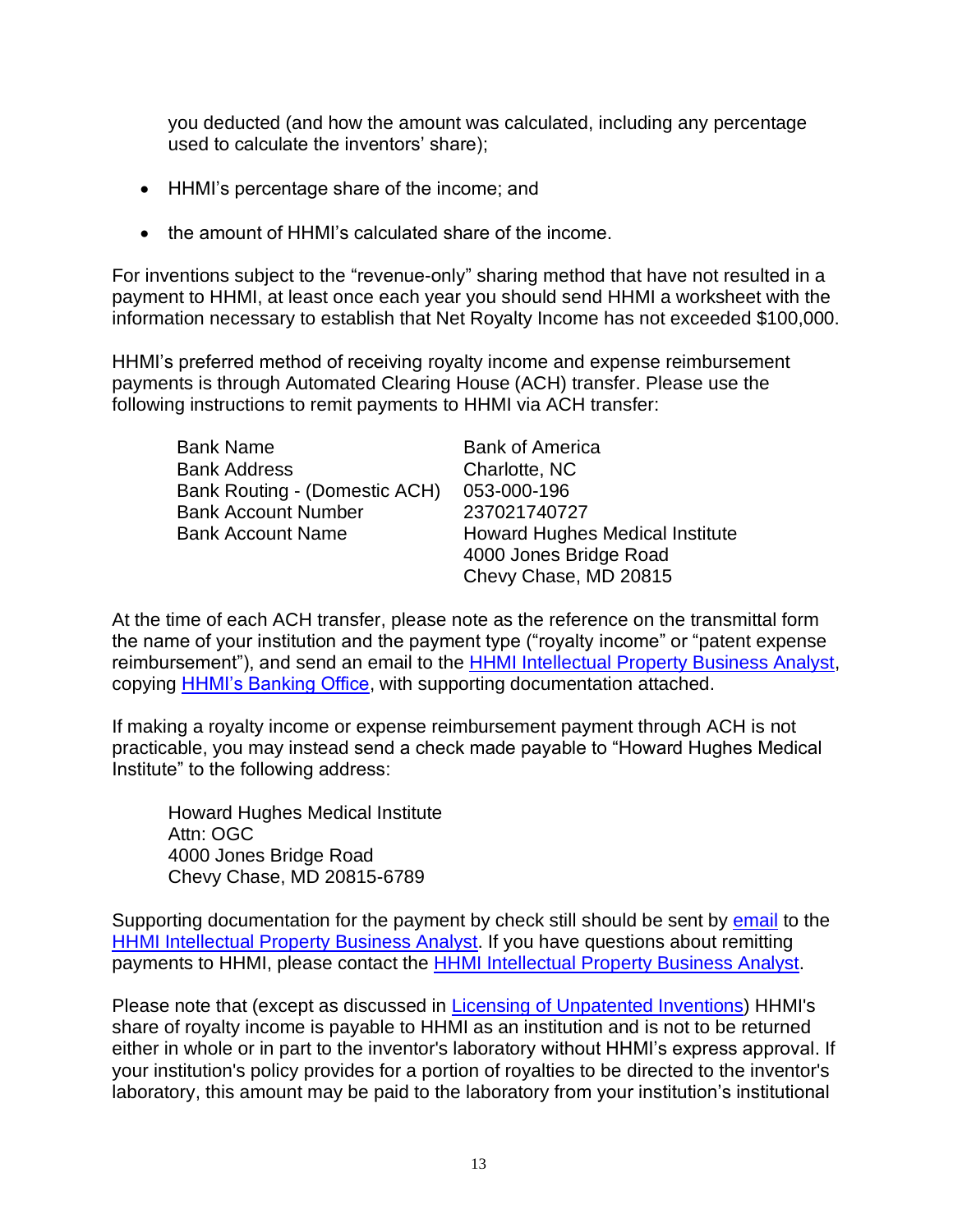share; HHMI's institutional share is not reduced. Contact your [HHMI Attorney](http://www.hhmi.org/about/for-our-host-institutions/attorney-assignments) if you have questions about distribution of license proceeds in a particular case. Please also note that HHMI's share of royalty income is not to be reduced to take into account revenue-sharing requested by other research funders, such as nonprofit foundations, unless [HHMI](http://www.hhmi.org/about/for-our-host-institutions/attorney-assignments) has specifically agreed to the reduction. Contact your **HHMI** [Attorney](http://www.hhmi.org/about/for-our-host-institutions/attorney-assignments) if you have questions about revenue-sharing with other research funders.

<span id="page-16-0"></span>**Management Fees.**<sup>4</sup> The Collaboration Agreement for your institution limits the amount of management fees (i.e., fees for licensing and management of patents, patent applications, and other intellectual property rights in HHMI Inventions) that host institutions or their affiliates may deduct from the total royalty income relating to the HHMI Invention (see [Royalty Sharing with HHMI\)](#page-12-1). Generally, your institution may deduct from the total royalty income received in connection with commercialization of an HHMI Invention a reasonable management fee, not to exceed the lower of (i) 15 percent of the royalty income for an HHMI Invention remaining after deducting your institution's reasonable out-of-pocket costs in commercializing the invention, and (ii) \$10,000. The deduction for a reasonable management fee applies on an invention-by-invention basis, and not on a license-by-license basis, which means that the deduction for a reasonable management fee applies to an HHMI Invention only once regardless of how many times it is licensed. If the HHMI Invention is subject to an IIA that provides for another organization or agency to take the lead on commercialization, HHMI will permit the lead organization or agency to take a reasonable management fee.

<span id="page-16-1"></span>**Royalties in the Form of Securities.** Although HHMI recognizes that a host institution may accept securities as consideration for a license, to avoid the possible conflict of interest (actual or apparent) that can arise from holding stock in a licensee company, HHMI does not accept its share of licensing consideration in the form of securities. Instead, if your institution accepts securities as consideration for a license, it should notify HHMI of the fact, retain all of the securities, and only distribute to HHMI its share of any cash proceeds after receipt of those proceeds (for example, cash dividends and sale proceeds). Specifically, HHMI's procedures regarding the securities held by your institution and attributable to HHMI under the royalty sharing arrangements noted above ("HHMI Securities") are as follows:

• The HHMI Securities are issued to and held by your institution, which notifies HHMI of its acceptance of the HHMI Securities. HHMI at no time has custody or voting rights of the HHMI Securities, and HHMI has no role, formal or informal, in deciding whether or when to dispose of the HHMI Securities;

<sup>4</sup> Please note that, although management fees may be charged for intellectual property disclosed to HHMI under current Collaboration Agreements, prior collaborative arrangements between HHMI and host institutions generally did not permit such fees to be assessed. Intellectual property disclosed to HHMI under prior collaborative arrangements between HHMI and host institutions continues to be governed by those agreements. Please refer to those prior agreements with HHMI to determine whether a management fee can be charged for licenses of intellectual property disclosed during the term of any of those prior agreements.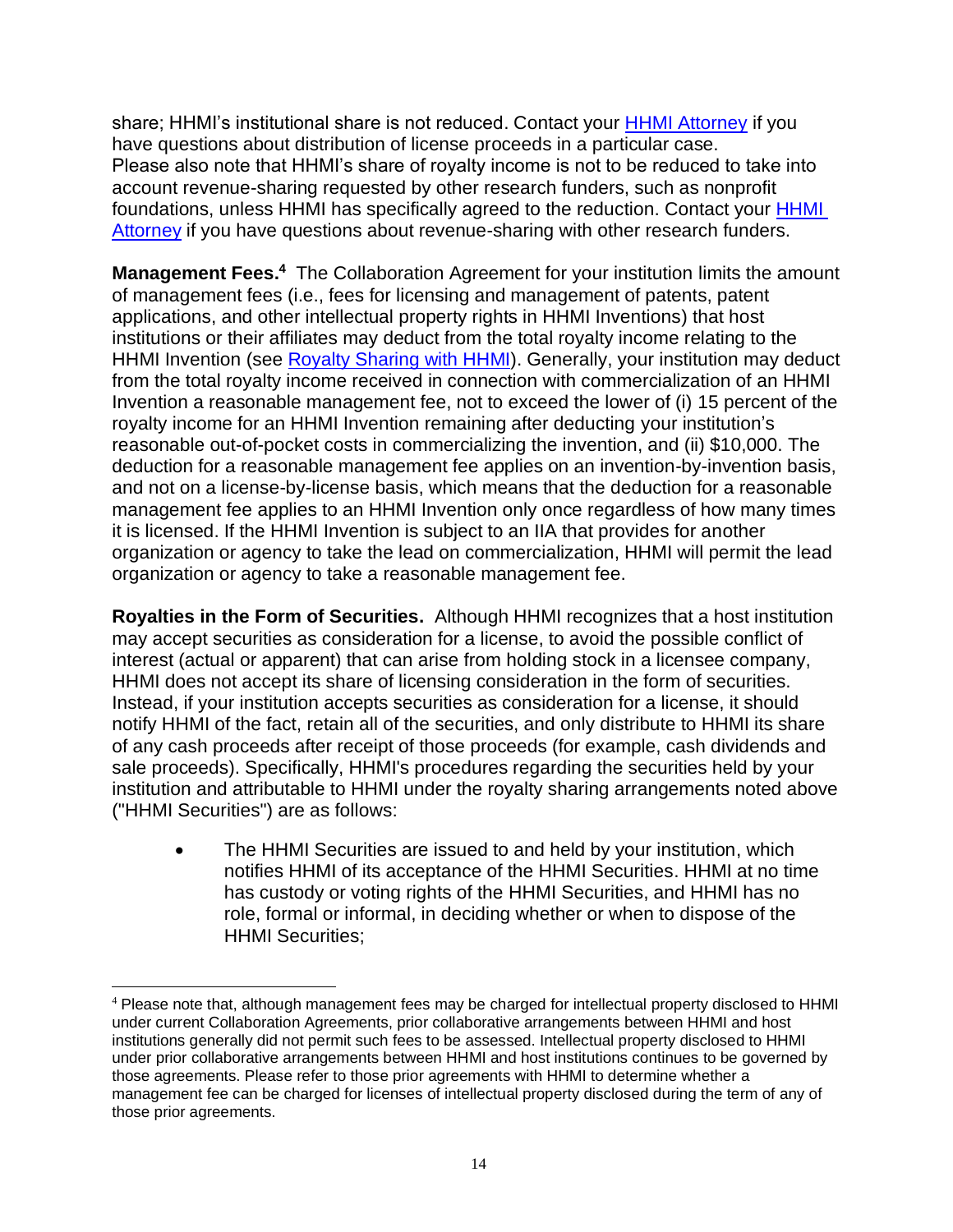- Your institution decides whether and when to dispose of the HHMI Securities according to its own internal rules and in the context of its own investment strategy; and
- HHMI has an income interest in any cash arising from the HHMI Securities, whether in the form of dividends, distributions or sale proceeds. You will notify HHMI of any dividend, distribution or sale and promptly distribute the cash to HHMI.

You should contact your [HHMI Attorney](http://www.hhmi.org/about/for-our-host-institutions/attorney-assignments) if you have questions relating to the receipt of securities.

<span id="page-17-0"></span>**Research Funding in Connection with Licenses.** HHMI recognizes that a commercial licensee may provide research funding to an academic laboratory in connection with a license of intellectual property developed in that laboratory. Company funding of research in an HHMI laboratory is permitted only in accordance with HHMI's [Company Funding Arrangements -](http://www.hhmi.org/sites/default/files/About/Policies/sc350-company-funding-policy.pdf) Host-based Sites policy. A license to a company that is supporting research in an HHMI lab may convey rights in existing technology, but cannot provide rights to the company in any intellectual property that may arise from future research, including any future research funded by the company. The rights granted to a company in intellectual property that may arise from research supported by the company should be covered in the research or funding agreement and must be consistent with **HHMI's company funding policy**. You should contact your **HHMI** Attorney if you have questions about research funding in connection with a license.

# **Abandonment of Inventions/Ceasing Commercialization Efforts**

<span id="page-17-1"></span>If your institution decides to abandon all efforts to protect, maintain, or commercialize intellectual property rights in an HHMI Invention, you should notify the [HHMI](mailto:mkitzmil@hhmi.org)  [Technology Transfer Coordinator](mailto:mkitzmil@hhmi.org) to provide an opportunity for HHMI to assert rights in the HHMI Invention. HHMI ordinarily will decline to assert rights, and in those instances will provide written confirmation to that effect on request.

If your institution proposes to release an HHMI Invention to the inventor(s), it should also notify the **HHMI Technology Transfer Coordinator** to provide an opportunity for HHMI to assert rights in the HHMI Invention. HHMI ordinarily will decline to assert rights beyond the HHMI Research Use License and Image Use License, which HHMI retains with respect to all Inventions. HHMI also asks that HHMI's indemnification language be included in any licenses of the HHMI Invention by the inventor(s). In addition, if your institution is receiving reimbursement and a share of any future income, HHMI also will expect to receive reimbursement and a share of future income in accordance with the terms of the Collaboration Agreement. If a host institution proposes to release an HHMI Invention to any third party other than the inventor(s), the host institution should contact the [HHMI MTA/License](mailto:http://www.hhmi.org/about/for-our-host-institutions/material-transfer-agreements-mtas-and-license-review) Review Attorney for guidance before entering into any such arrangement.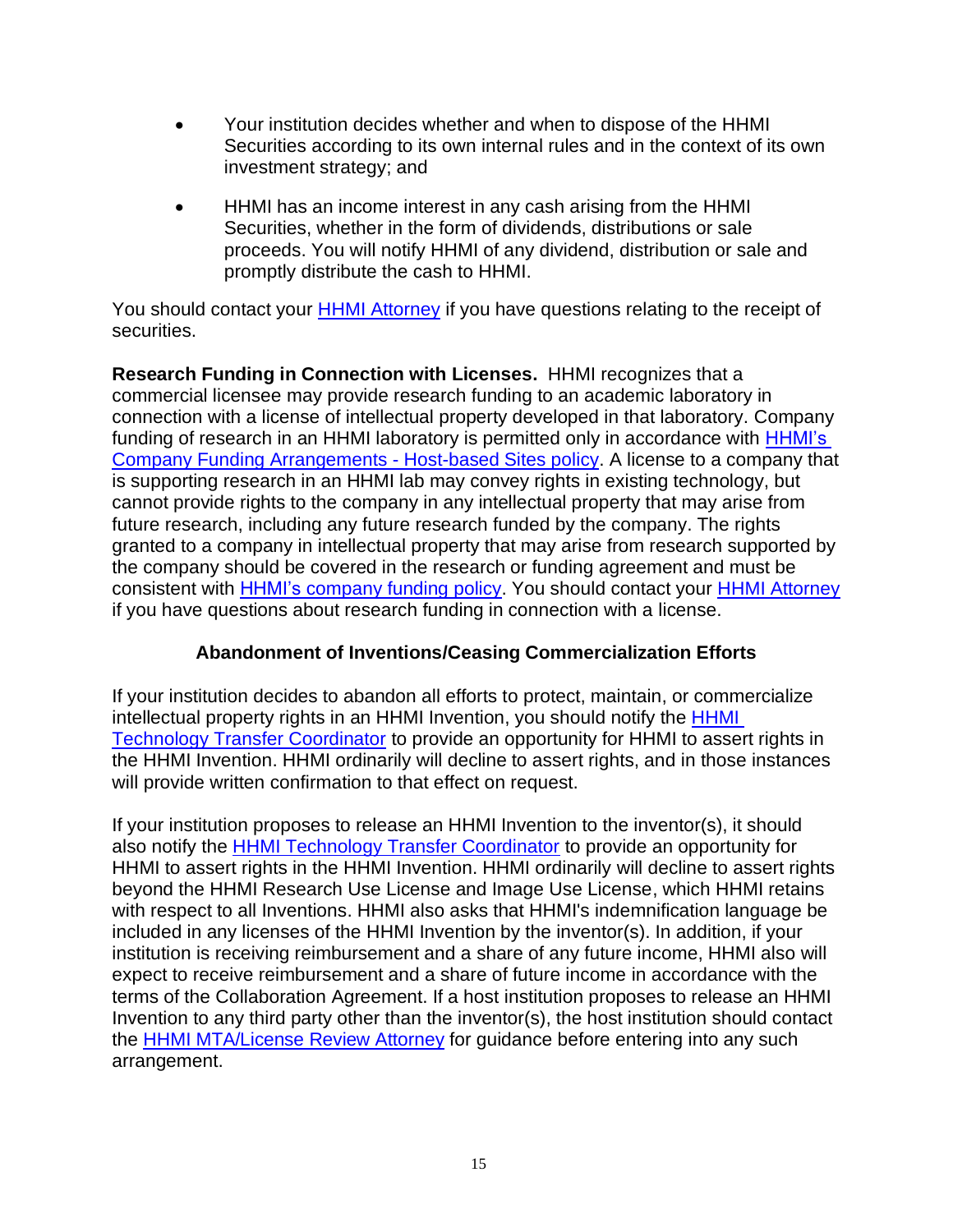## **APPENDIX A: Confirmation of Assignment**

<span id="page-18-0"></span>Confirmation of Assignment made 20\_, by [inventor name] ("Inventor") to the Howard Hughes Medical Institute, a Delaware corporation ("HHMI").

## Recitals

WHEREAS, Inventor is an employee of HHMI and, as a condition of [his/her] employment, has signed the Intellectual Property Assignment Agreement (the "Intellectual Property Agreement");

WHEREAS, pursuant to the Intellectual Property Agreement, Inventor (a) assigned to HHMI all rights [he/she] had in any intellectual property resulting from research by HHMI employees, alone or with others, whether or not patentable or copyrightable, and whether funded in whole or in part by HHMI (each a "Subject Property") and (b) agreed to execute any agreements that may be desired by HHMI in connection with such assignment;

WHEREAS, Inventor has, alone or with others, invented "[Invention title]" which may be the subject of a patent application (the "Invention"), and the Invention is a Subject Property; and

WHEREAS, Inventor seeks to confirm the assignment of [his/her] interest in the Invention to HHMI, and HHMI desires the execution of a confirmatory assignment of all of Inventor's right, title, and interest in the Invention.

NOW, THEREFORE, in consideration of the promises contained in and the acts performed and to be performed pursuant to the Intellectual Property Agreement and of other good and valuable consideration, the receipt of which is hereby acknowledged by Inventor, Inventor agrees as follows:

1. Assignment. Inventor hereby confirms the assignment to HHMI of [his/her] entire right, title, and interest in the Invention; any United States patent applications and all corresponding foreign patent applications which are directed to the Invention and any and all patents issued therefrom; all United States or foreign division and continuation applications based on any of the foregoing, and any and all patents issued therefrom; and all claims which are directed to the Invention and which may be contained in continuation-in-part applications or in patents which issue therefrom.

2. Cooperation. Inventor further confirms that Inventor agreed to execute upon request such further confirmatory assignments, documents, and other instruments as may be requested by HHMI in connection with the Invention, and to assist HHMI (or others at the direction of HHMI) in applying for, obtaining, and enforcing patents, copyrights, or other rights in the United States and in any foreign country with respect to the Invention.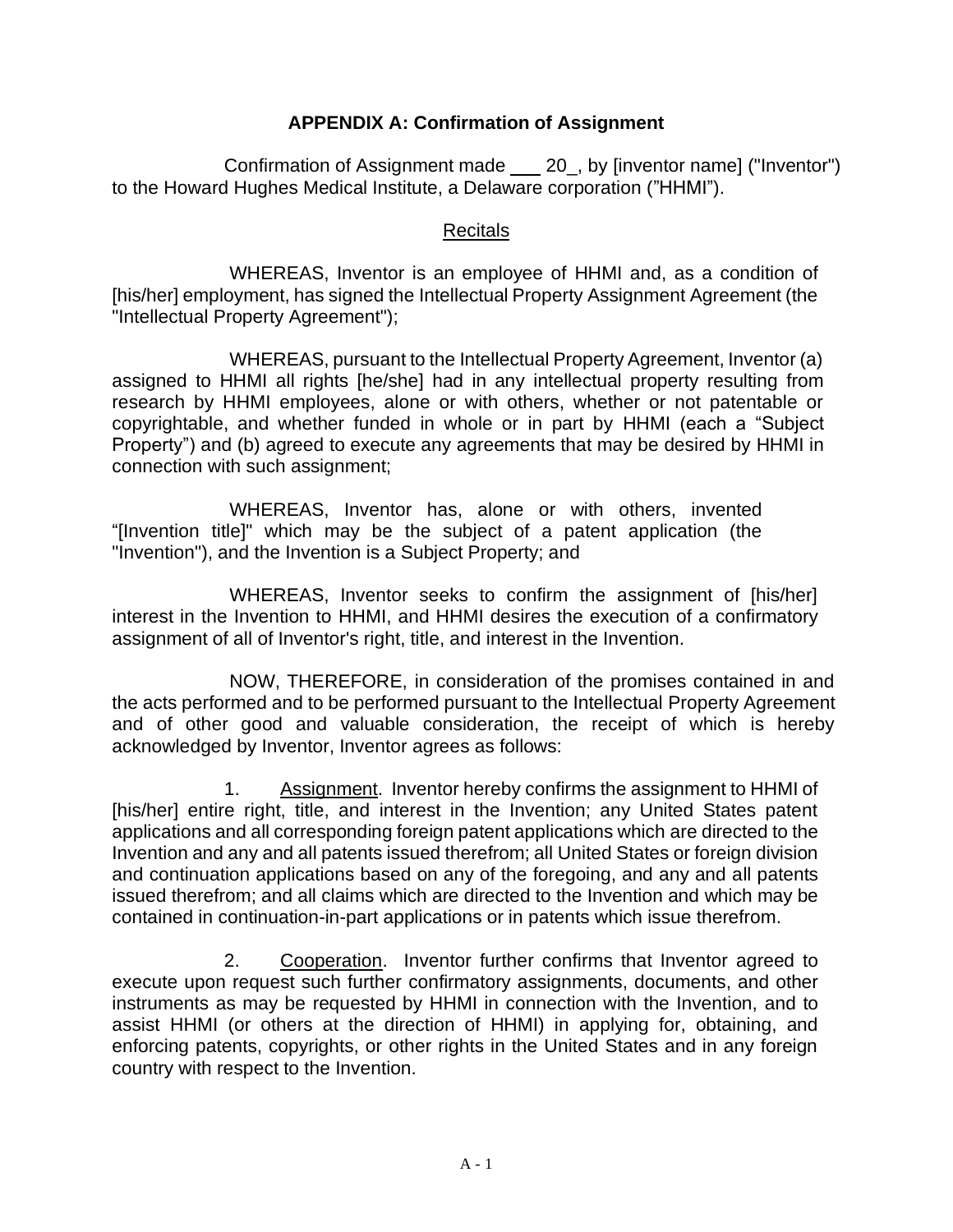3. Parties. The terms and provisions of this Assignment shall inure to the benefit of HHMI and its successors and assigns and shall be binding on Inventor and [his/her] heirs, personal representatives, successors and assigns.

4. Warranty. Inventor warrants and represents that [he/she] has not entered into any assignment, contract, or understanding in conflict herewith.

|                                          | Inventor: | [Inventor Name] |
|------------------------------------------|-----------|-----------------|
| Witness:                                 |           | Date:           |
| Witness:                                 |           | Date:           |
| [HostInventionNum]<br>[HHMIInventionNum] |           |                 |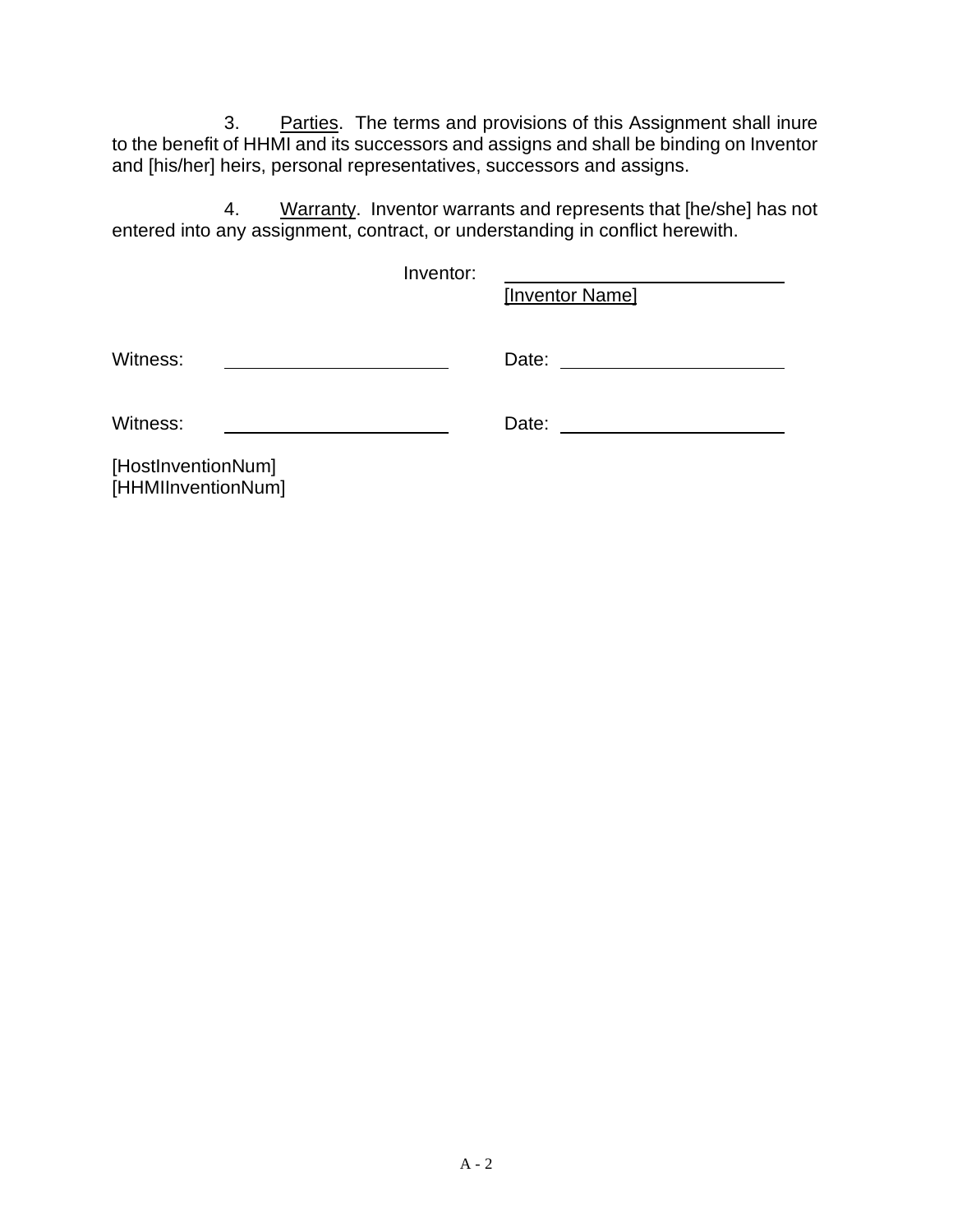#### **APPENDIX B: Appointment of Investigator as Agent**

<span id="page-20-0"></span>Appointment by the Howard Hughes Medical Institute ("HHMI") of [Investigator Name], an employee of HHMI, as its agent for the purpose of assigning certain rights to [Host] ("Institution").

WHEREAS, HHMI and Institution collaborate in the active conduct of medical research pursuant to an Agreement between them dated as of [Date] (the "Agreement");

WHEREAS, pursuant to the Agreement, HHMI has agreed to assign to Institution HHMI's rights in Subject Property (as defined in the Agreement) in accordance with and subject to the conditions of the Agreement;

WHEREAS, research conducted pursuant to the Agreement by [Investigator Name] while employed by HHMI at Institution has resulted in the invention of a certain Subject Property entitled "[Invention title]," which may be the subject of a patent application (the "Invention"), and the Invention is a Subject Property; and

WHEREAS, HHMI wishes [Investigator Name] to act as its agent for the purpose of assigning to Institution the rights HHMI has in the Invention by reason of the research program conducted at Institution,

NOW, THEREFORE, HHMI hereby appoints [Investigator Name] as its agent for the purpose of assigning the rights HHMI has or may acquire in the Invention to Institution in accordance with and subject to the conditions of the Agreement.

Executed , 20[YY]

## HOWARD HUGHES MEDICAL INSTITUTE

By:

[Name of Vice President and Chief Scientific Officer] Vice President and Chief Scientific Officer

ATTESTED:

[Name of Vice President and General Counsel] Vice President and General Counsel

[HostInventionNum] [HHMIInventionNum]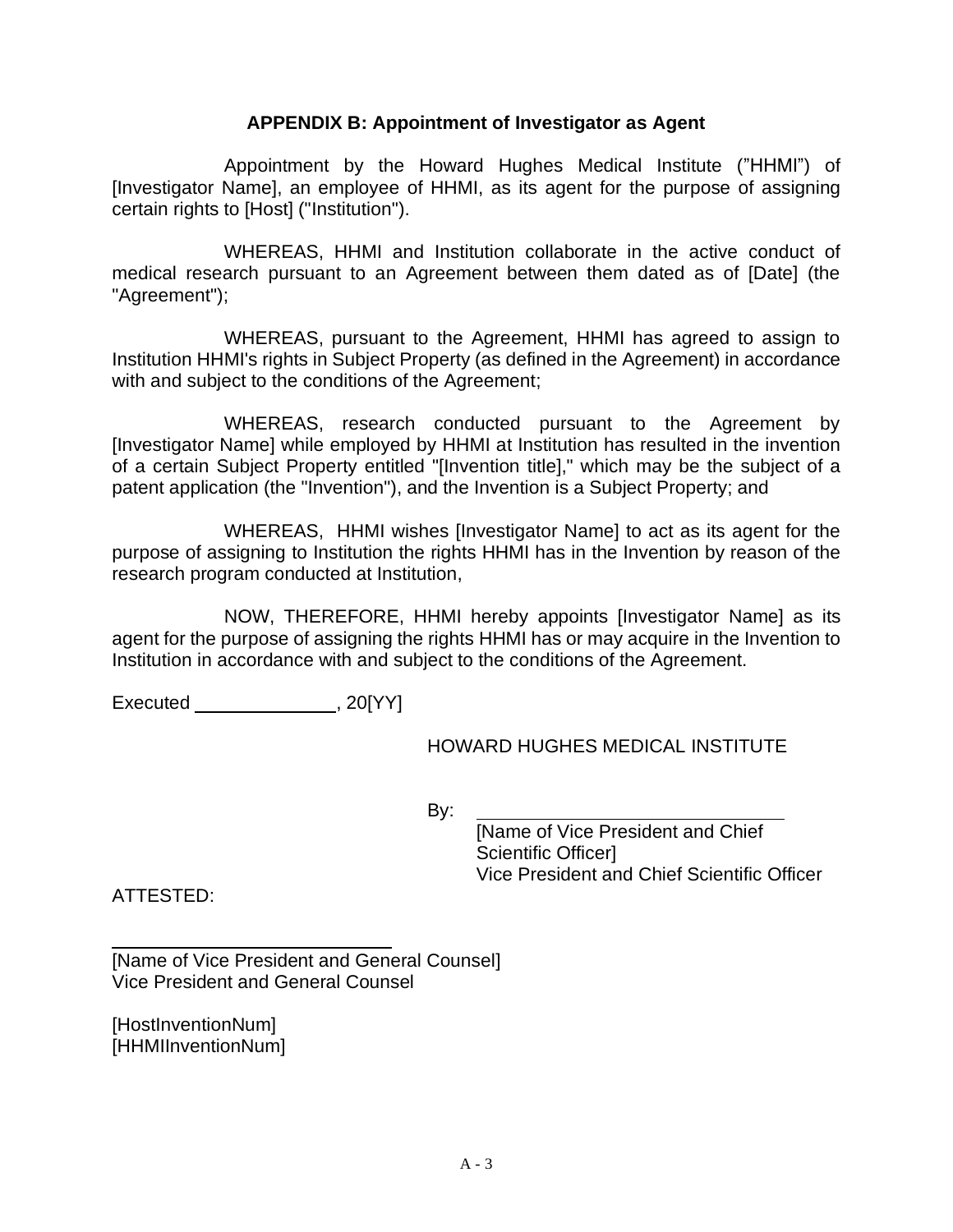# <span id="page-21-0"></span>**APPENDIX C: Required HHMI License Provisions Standard Language**

Every license of an HHMI Invention must include provisions that conform to the following requirements.

## **Identification of HHMI Investigators**

If inventors are named in the license, HHMI Investigators and HHMI inventor/employees should be properly identified as employees of the Howard Hughes Medical Institute doing research at the HHMI laboratory at the Host Institution. The following is HHMI's model language:

The invention was made by Dr. \_\_\_\_\_\_\_\_\_\_\_\_, an employee of the Howard Hughes Medical Institute at its laboratory at the Host Institution.

## **HHMI Research License**

If a license grants any exclusive rights, the license must reflect the HHMI Research Use License. HHMI considers its retained research license to cover use of licensed technology in HHMI laboratories in any research, including research sponsored by commercial entities and research collaborations with commercial entities. The following is model language that is acceptable to HHMI:

Licensee acknowledges that it has been informed that the [licensed technology] was developed, at least in part, by employees of HHMI and that HHMI has a fully paid-up, non-exclusive, irrevocable, worldwide license to exercise any intellectual property rights with respect to the [licensed technology] for research purposes, with the right to sublicense to non-profit and governmental entities, but with no other rights to assign or sublicense (the "HHMI License"). This license is explicitly made subject to the HHMI License.

# **Scope of Rights**

HHMI requires that the scope of rights in future technology granted under a license not go beyond what is needed to ensure that the licensee will be in a position to commercialize inventions that are already in being. The following is model "patent rights" language that is acceptable to HHMI:

"Patent rights" shall mean and include all of the following [host institution] intellectual property:

The United States patents and/or patent applications listed in Appendix A [to the license]; United States patents issued from the applications listed in Appendix A and from divisionals and continuations of these applications and any reissues of such United States patents; claims of continuation-in-part applications and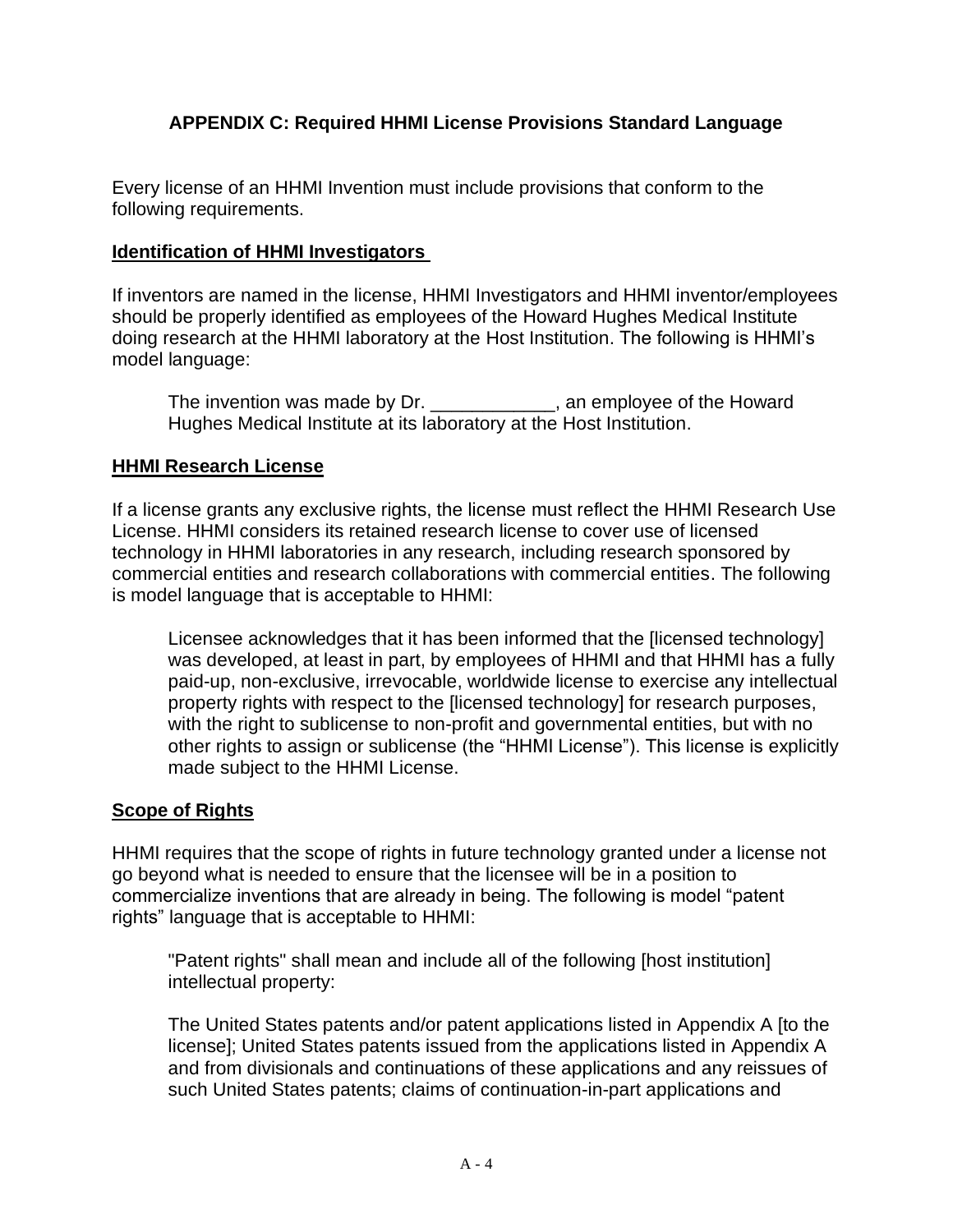patents directed to subject matter specifically disclosed in the United States patent and/or applications listed in Appendix A; and claims of all foreign patent applications, patents, and other intellectual property which are directed to subject matter specifically disclosed in the United States patents and/or patent applications listed in Appendix A.

# **Indemnification Provision**

HHMI requires that it and its trustees, officers, employees, and agents be indemnified and held harmless by licensees against claims based on or arising out of the license. The following is the indemnification provision that HHMI **requires** in licenses:

The Howard Hughes Medical Institute ("HHMI"), and its trustees, officers, employees, and agents (collectively, 'HHMI Indemnitees"), will be indemnified, defended by counsel acceptable to HHMI, and held harmless by [the licensee, sublicensee, or other contracting party] from and against any claim, liability, cost, expense, damage, deficiency, loss, or obligation, of any kind or nature (including, without limitation, reasonable attorneys' fees and other costs and expenses of defense) (collectively, "Claims"), based upon, arising out of, or otherwise relating to this [license, sublicense, or other contract or agreement], *[or the use, handling, storage, or disposition of the [material] by [scientist, licensee, its affiliates or sublicensees] or others who possess the [material] through a chain of possession leading back, directly or indirectly, to [scientist, licensee, its affiliates or sublicensees],* including without limitation any cause of action relating to product liability. The previous sentence will not apply to any Claim that is determined with finality by a court of competent jurisdiction to result solely from the gross negligence or willful misconduct of an HHMI Indemnitee. Notwithstanding any other provision of this [license, sublicense, or other contract or agreement], [the licensee, sublicensee, or other contracting party]'s obligation to defend, indemnify and hold harmless the HHMI Indemnitees under this paragraph will not be subject to any limitation or exclusion of liability or damages or otherwise limited in any way.

The italicized text regarding materials should be included if tangible research materials are being provided to the licensee under the license.

HHMI's indemnification must survive termination or expiration. Unless the license provides for survival of the indemnification provision elsewhere, the following should be added to the indemnification provision:

This provision shall survive any termination or expiration of this Agreement.

If the Licensee requires additional terms relating to the procedures for indemnifying HHMI, please contact the [HHMI MTA/License](mailto:http://www.hhmi.org/about/for-our-host-institutions/material-transfer-agreements-mtas-and-license-review) Review Attorney for additional guidance.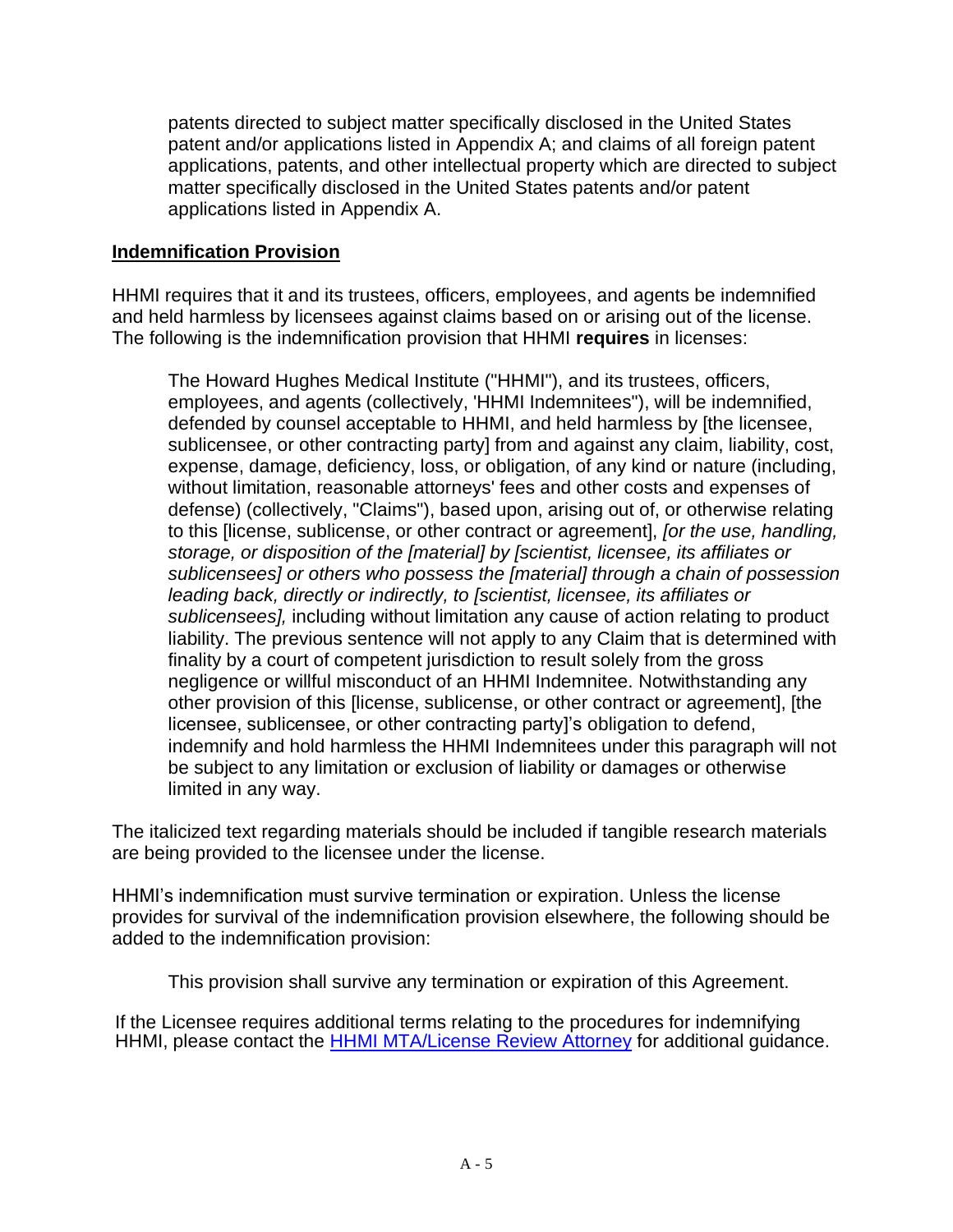## **Insurance**

HHMI asks for the same insurance protection as the Host Institution receives in any license. This insurance protection should survive termination. The following is sample language that is acceptable to HHMI:

Licensee shall have the insurance coverage set forth below. Such coverage shall be purchased from a carrier or carriers having an A. M. Best rating of at least A- (A minus) and shall name the Host Institution and HHMI as additional insureds.

# **Arbitration**

HHMI does not permit the provisions in the license governing its rights to be subject to binding arbitration. Accordingly, if the licensee requires that all parties submit to binding arbitration, disputes relating to HHMI's rights must be carved out of the requirements. The following is model language to exclude HHMI's rights from a binding arbitration provision:

Notwithstanding the foregoing, no dispute affecting the rights or property of HHMI shall be subject to the arbitration provisions set forth above.

## **HHMI's Third-Party Beneficiary Status**

The license must describe HHMI's status and rights as a third-party beneficiary. This provision is normally included in the "Miscellaneous" section of a license and must survive termination or expiration. The following is the third-party beneficiary provision that HHMI **requires**:

HHMI is not a party to this Agreement and has no liability to licensee, any sublicensee, or any user of anything covered by this Agreement, but HHMI is an intended third-party beneficiary of this Agreement and certain of its provisions are for the benefit of HHMI and are enforceable by HHMI in its own name.

## **Survival**

If the license contains a separate section specifying which provisions survive termination or expiration, the provisions containing HHMI's indemnification and third party beneficiary status must be included as surviving.

## **Sublicenses**

HHMI expects sublicensees to be bound by the obligations contained in the sections of the license on indemnification, insurance and HHMI's third party beneficiary status. The following is sample language that is acceptable to HHMI: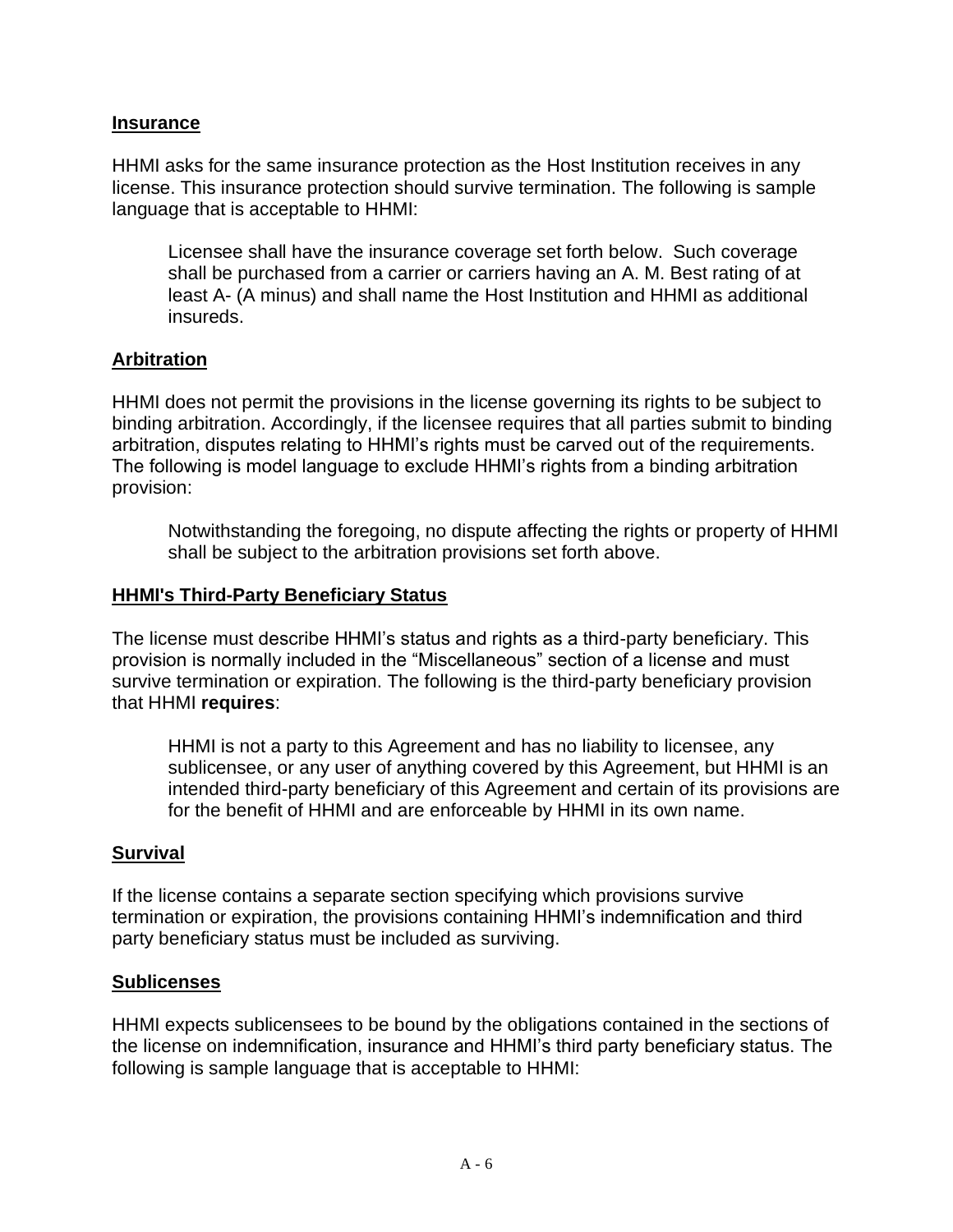Licensee shall have the right to grant sublicenses consistent with this Agreement, provided that each sublicense must be covered by a written agreement that contains obligations, terms and conditions in favor of HHMI and the HHMI Indemnitees that are substantially similar to those undertaken by [Licensee] in favor of HHMI and the HHMI Indemnitees under this [Agreement], including, without limitation, the obligations, terms and conditions regarding indemnification, insurance and HHMI's third party beneficiary status.

## **Use of Name**

You are not required to include HHMI in use-of-name provisions. If HHMI is included, the following is model language that is acceptable to HHMI:

LICENSEE acknowledges that under HHMI policy, LICENSEE may not use the name of HHMI or of any HHMI employee (including Dr. [Investigator Name]) in a manner that reasonably could constitute an endorsement of a commercial product or service; but that use for other purposes, even if commercially motivated, is permitted provided that: (1) the use is limited to accurately reporting factual events or occurrences, and (2) any reference to the name of HHMI or any HHMI employees in press releases or similar materials intended for public release is approved by HHMI in advance.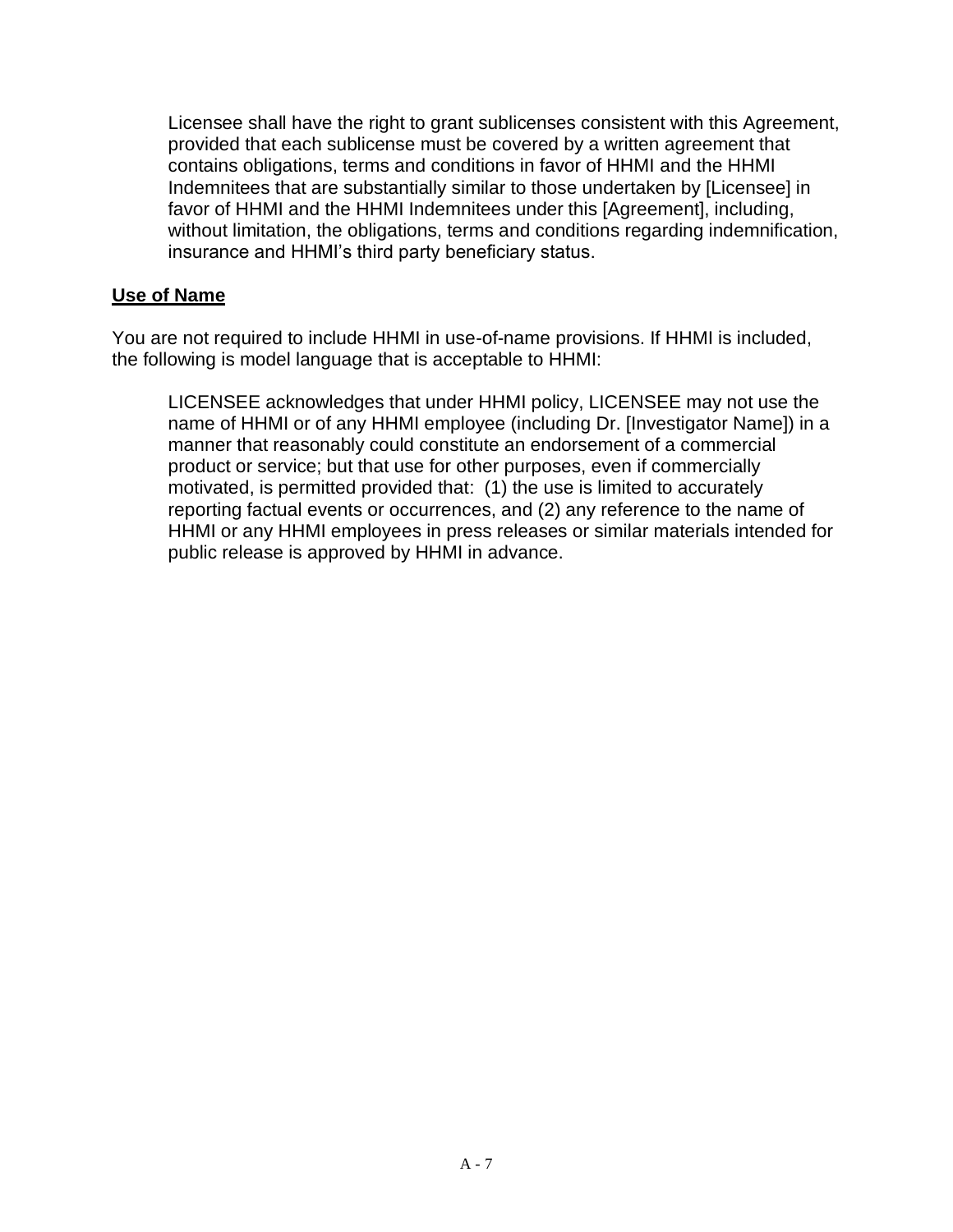<span id="page-25-0"></span>**APPENDIX D: Illustration of Calculation of HHMI's Share of Costs and Royalty Income Relating to Inventions Using the Proportional Method\*\***

**Note: Under the proportional sharing method, HHMI's percentage sharing of costs and royalty income is equal to one-half the aggregate percentage contribution of the HHMI Inventor(s) to the HHMI Invention. Under the proportional sharing method, HHMI's share of the costs of commercializing an HHMI Invention is determined in the same manner.**

### **The following examples are for purposes of illustration. Actual calculations of HHMI's share are based on "Net Royalty Income," a term that is defined in the Collaboration Agreement for your institution.**

Example 1. Assume that the HHMI Invention is invented solely by an Institute investigator. HHMI's share of royalty income with respect to such HHMI Invention (after permitted deductions) would be 50%, one-half of the percentage (100% in this case) that fairly reflects the contribution of the HHMI Investigator to the development of the HHMI Invention.

Example 2. Assume that the HHMI Invention is invented jointly by an HHMI Investigator (Dr. Hughes) and an investigator at the host institution who is not an HHMI employee (Dr. Host). Assume, further, that the two inventors agree that, based on their relative contributions to the development of the HHMI Invention, Dr. Hughes should receive 30% and Dr. Host should receive 70% of the inventors' share as determined under applicable Host University policies. HHMI's share of royalty income with respect to such HHMI Invention (after permitted deductions) would be 15%, one-half of the percentage (30%) that fairly reflects the contribution of the HHMI Investigator to the development of the HHMI Invention.

Example 3. Assume that the HHMI Invention is invented jointly by an HHMI Investigator (Dr. Hughes), another HHMI employee in Dr. Hughes's laboratory, and an investigator at the host institution who is not an HHMI employee (Dr. Host). Assume, further, that the inventors agree that, based on their relative contributions to the development of the HHMI Invention, Dr. Hughes should receive 40%, the other HHMI employee should receive 20%, and Dr. Host should receive 40%, in each case of the inventors' share as determined under applicable Host University policies. HHMI's share of royalty income with respect to such HHMI Invention (after permitted deductions) would be 30%, onehalf of the percentage (60%, the sum of the contributions of the two HHMI employees) that fairly reflects the contribution of the HHMI employees to the development of the HHMI Invention.

Example 4. Assume that the HHMI Invention is invented jointly by an HHMI Investigator

<sup>\*\*</sup> Although management fees may be charged for intellectual property disclosed to HHMI under current Collaboration Agreements, prior collaborative arrangements between HHMI and host institutions generally did not permit such fees to be assessed. Please refer to those prior agreements with HHMI to determine whether a management fee can be charged for licenses of intellectual property disclosed during the term of any of those prior agreements.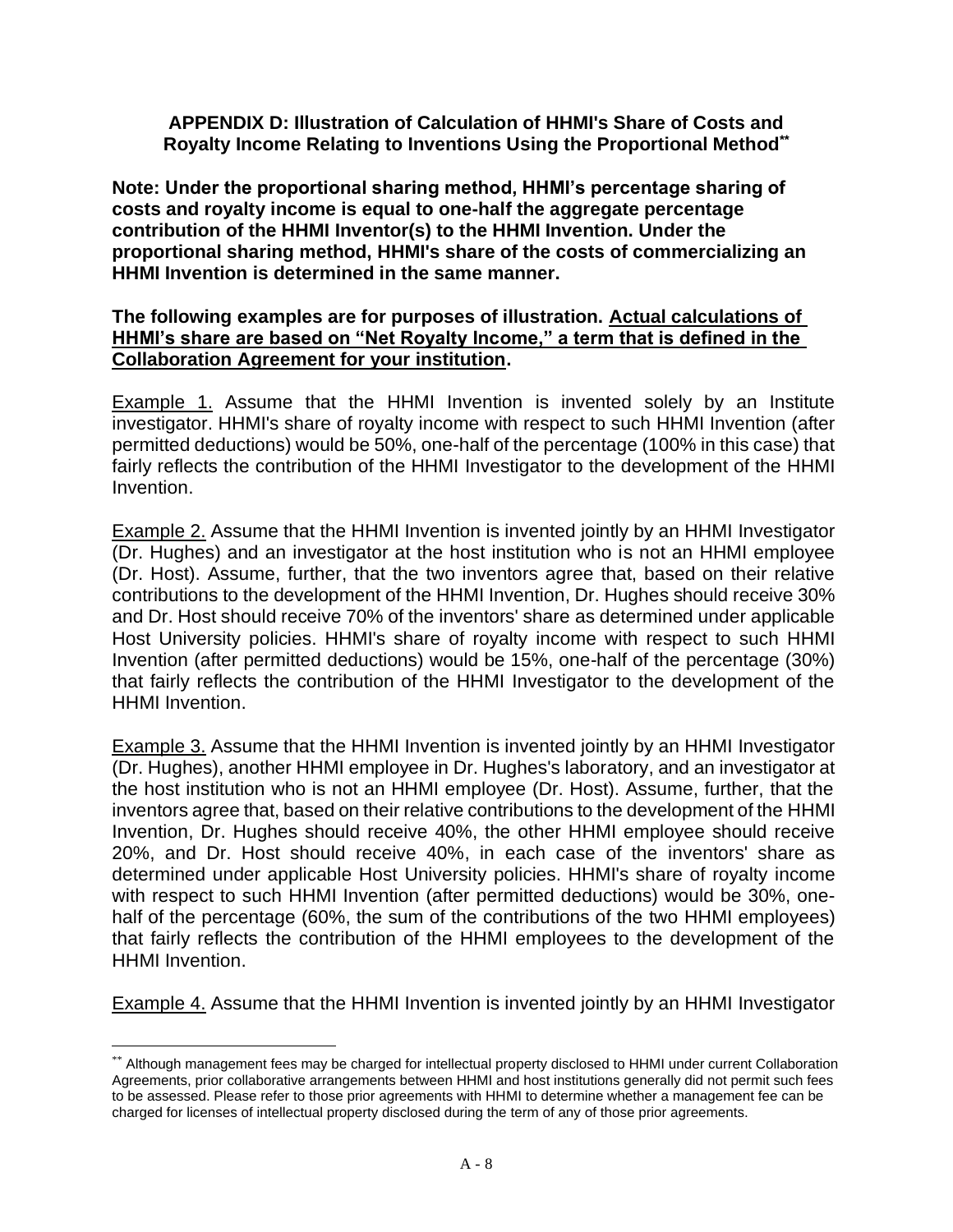(Dr. Hughes) at Host University and by an investigator at a different academic institution, Other University, who is not an HHMI employee. Assume, further, that the inventors and the technology transfer offices of the two universities agree that, based on the relative contributions of each scientist to the development of the HHMI Invention, Host University owns a 70% share of the HHMI Invention and Other University owns a 30% share, and that all costs and royalties relating to the HHMI Invention will be shared between the two institutions in such proportions. HHMI's share of Host University's royalty income with respect to such HHMI Invention (after permitted deductions) would be 50%, one-half of the percentage (100%) that fairly reflects the contribution of Dr. Hughes to the development of the HHMI Invention at Host University.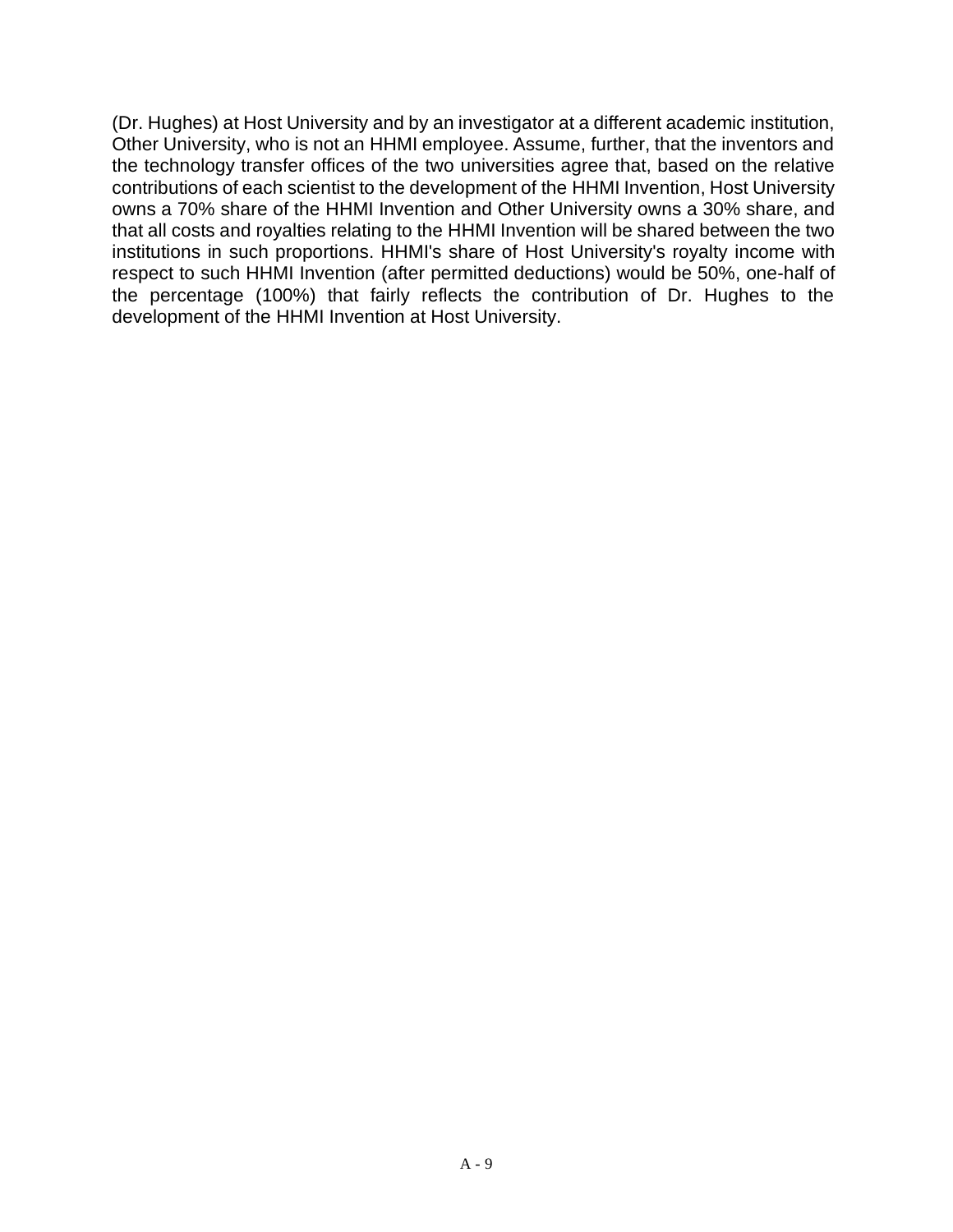#### <span id="page-27-0"></span>**APPENDIX E: Illustration of Calculation of HHMI's Share of Costs and Royalty Income Relating to Inventions Using the Equal Sharing Method††**

**Note: Under the equal sharing method, HHMI's percentage sharing of costs and royalty income is equal to one-half. Under the equal sharing method HHMI's share of the costs is equal to one-half.**

#### **The following examples are for purposes of illustration. Actual calculations of HHMI's share are based on "Net Royalty Income," a term that is defined in the Collaboration Agreement for your institution.**

Example 1. Assume that the HHMI Invention is invented solely by an Institute investigator. HHMI's share of royalty income with respect to such HHMI Invention (after permitted deductions) would be 50%.

Example 2. Assume that the HHMI Invention is invented jointly by an HHMI Investigator (Dr. Hughes) and an investigator at the host institution who is not an HHMI employee (Dr. Host). Assume, further, that the two inventors agree that, based on their relative contributions to the development of the HHMI Invention, Dr. Hughes should receive 30% and Dr. Host should receive 70% of the inventors' shares of royalty income as determined in applicable Host University policies. HHMI's share of royalty income with respect to such HHMI Invention (after permitted deductions) would be 50%.

Example 3. Assume that the HHMI Invention is invented jointly by an HHMI Investigator (Dr. Hughes), another HHMI employee in Dr. Hughes's laboratory, and an investigator at the host institution who is not an HHMI employee (Dr. Host). Assume, further, that the inventors agree that, based on their relative contributions to the development of the HHMI Invention, Dr. Hughes should receive 40%, the other HHMI employee should receive 20%, and Dr. Host should receive 40%, in each case, of the inventors' shares of royalty income as determined under applicable Host University policies. HHMI's share of royalty income with respect to such HHMI Invention (after permitted deductions) would be 50%.

Example 4. Assume that the HHMI Invention is invented jointly by an HHMI Investigator (Dr. Hughes) at Host University and by an investigator at a different academic institution, Other University, who is not an HHMI employee. Assume, further, that the inventors and the technology transfer offices of the two universities agree that, based on the relative contributions of each scientist to the development of the HHMI Invention, Host University owns a 70% share of the HHMI Invention and Other University owns a 30% share, and that all costs and royalties relating to the HHMI Invention will be shared between the two institutions in such proportions. HHMI's share of Host University's royalty income with respect to such HHMI Invention (after permitted deductions) would be 50%.

<sup>††</sup> Although management fees may be charged for intellectual property disclosed to HHMI under current Collaboration Agreements, prior collaborative arrangements between HHMI and host institutions generally did not permit such fees to be assessed. Please refer to those prior agreements with HHMI to determine whether a management fee can be charged for licenses of intellectual property disclosed during the term of any of those prior agreements.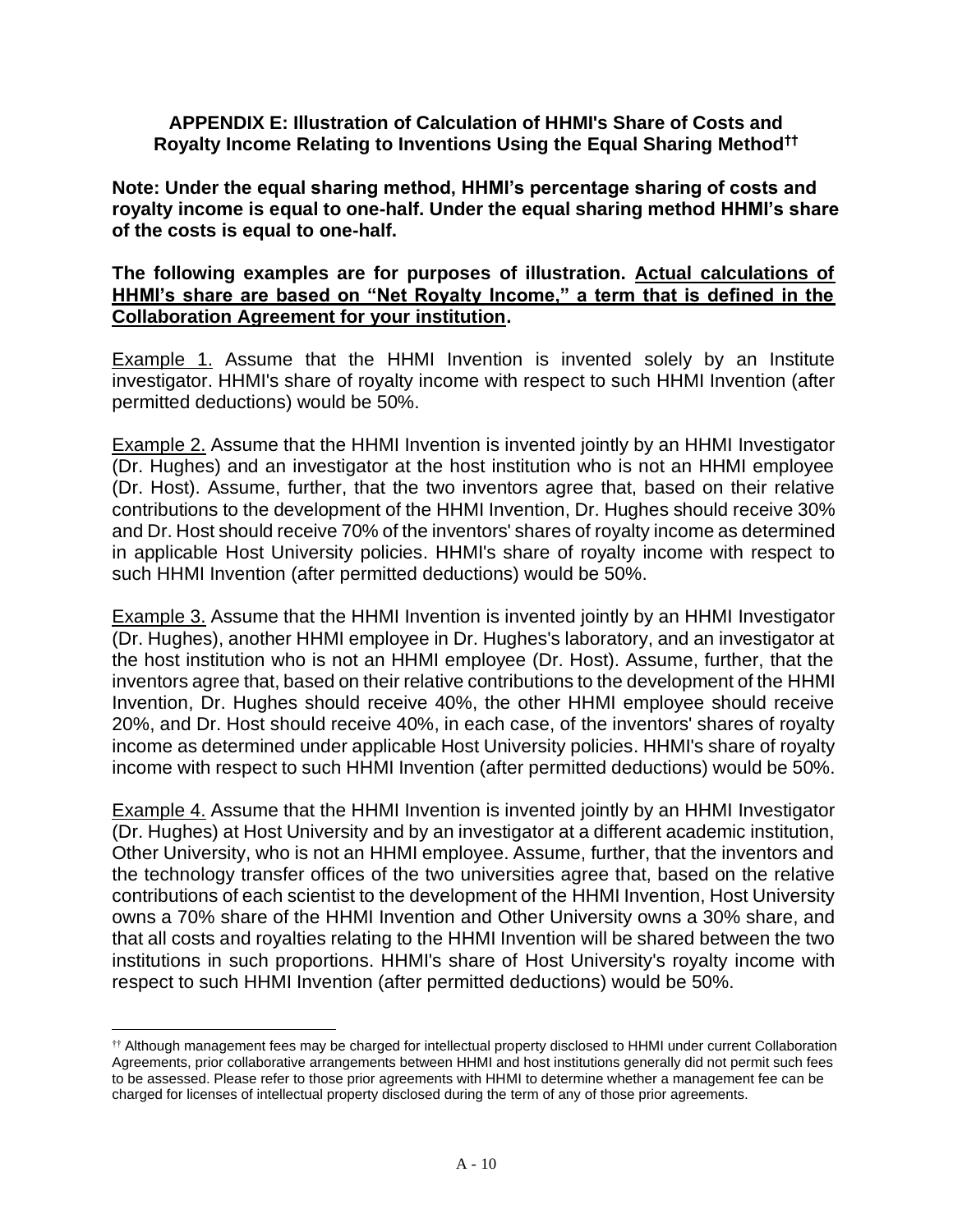## <span id="page-28-0"></span>**APPENDIX F: Illustration of Calculation of HHMI's Share of Royalty Income Relating to Inventions Using the Revenue-Only Sharing Method**

**Note: Under the revenue-only sharing method, HHMI shares royalty income with the host institution only after the host institution's "Net Royalty Income," as defined in the Collaboration Agreement for your institution, exceeds \$100,000; Net Royalty Income is calculated without any reductions for the inventor(s)' share. HHMI's percentage sharing of Net Royalty Income is equal to ten percent (10%) of one-half of the aggregate percentage contribution of the HHMI inventor(s) to the HHMI Invention. HHMI does not share costs relating to commercialization of HHMI Inventions at host institutions that have elected the revenue-only sharing method.**

## **The following examples are for purposes of illustration. Actual calculations of HHMI's share are based on "Net Royalty Income," a term that is defined in the Collaboration Agreement for your institution.**

Example 1. Assume that the HHMI Invention is invented solely by an HHMI Investigator. HHMI's share of royalty income with respect to such HHMI Invention (after "Net Royalty Income" as defined in the applicable Collaboration Agreement exceeds \$100,000 and after permitted deductions) would be 5%, ten percent of one-half the percentage (100% in this case) that fairly reflects the contribution of the HHMI investigator to the development of the HHMI Invention.

Example 2. Assume that the HHMI Invention is invented jointly by an HHMI Investigator (Dr. Hughes) and an investigator at the host institution who is not an HHMI employee (Dr. Host). Assume, further, that the two inventors agree that, based on their relative contributions to the development of the HHMI Invention, Dr. Hughes should receive 30% and Dr. Host should receive 70% of the inventors' shares of royalty income as determined under applicable Host University policies. HHMI's share of royalty income with respect to such HHMI Invention (after "Net Royalty Income" as defined in the applicable Collaboration Agreement exceeds \$100,000 and after permitted deductions) would be 1.5%, ten percent of one-half of the percentage (30%) that fairly reflects the contribution of the HHMI Investigator to the development of the HHMI Invention.

Example 3. Assume that the HHMI Invention is invented jointly by an HHMI Investigator (Dr. Hughes), another HHMI employee in Dr. Hughes's laboratory, and an investigator at the host institution who is not an HHMI employee (Dr. Host). Assume, further, that the inventors agree that, based on their relative contributions to the development of the HHMI Invention, Dr. Hughes should receive 40%, the other HHMI employee should receive 20%, and Dr. Host should receive 40%, in each case, of the inventors' shares of royalty income as determined under applicable Host University policies. HHMI's share of royalty income with respect to such HHMI Invention (after "Net Royalty Income" as defined in the applicable Collaboration Agreement exceeds \$100,000 and after permitted deductions) would be 3%, ten percent of one-half of the percentage (60%, the sum of the contributions of the two HHMI employees) that fairly reflects the contribution of the